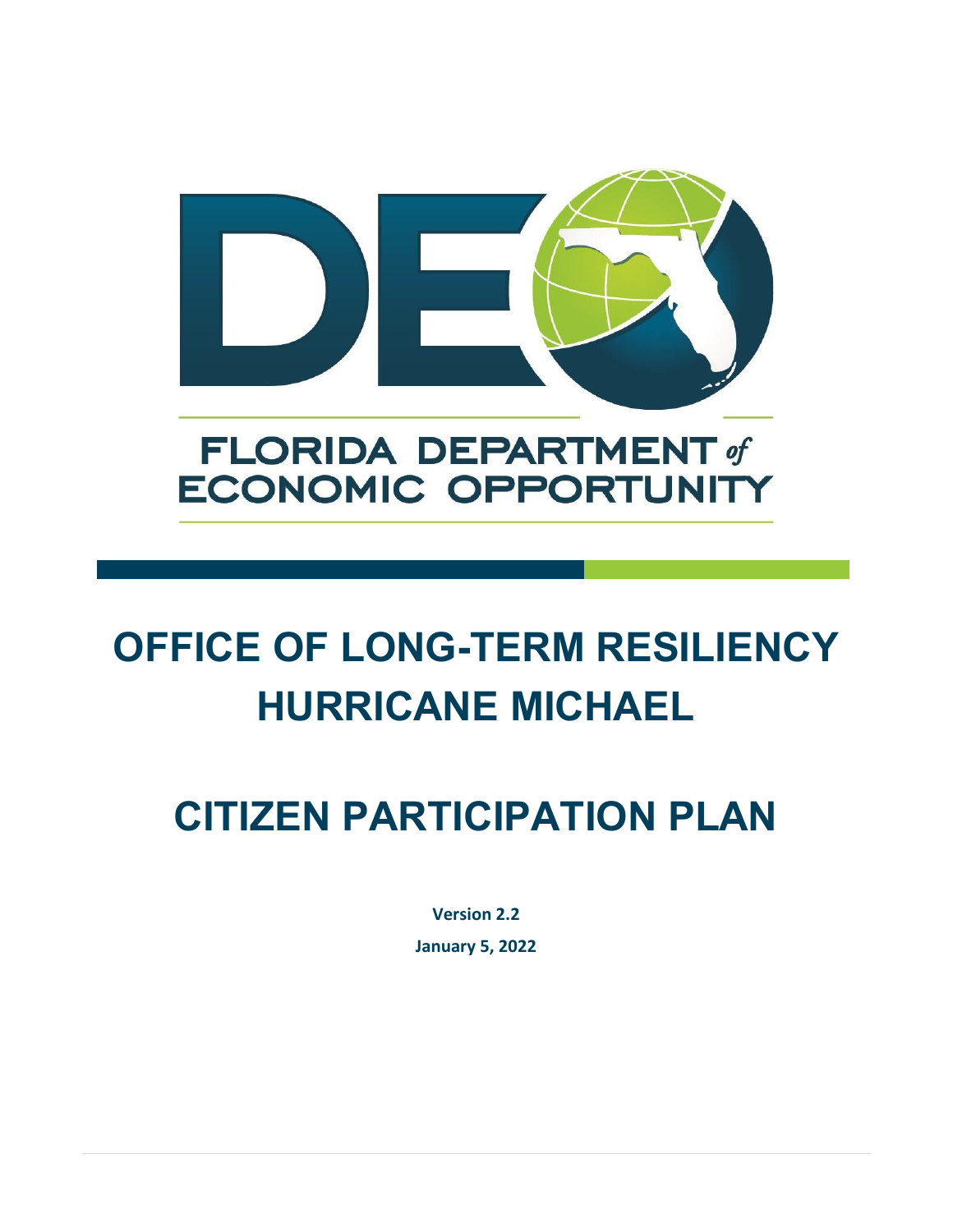# VERSION HISTORY

| Version<br><b>Number</b> | Date       | <b>Summary of Changes</b>                                                                                                                                                                                                                         |
|--------------------------|------------|---------------------------------------------------------------------------------------------------------------------------------------------------------------------------------------------------------------------------------------------------|
| 1.0                      | 07/31/2020 | Draft Citizen Participation Plan posted to website                                                                                                                                                                                                |
| 1.1                      | 01/01/2021 | Updated list of open Rebuild Florida centers, updated Disaster Recovery address,<br>updated phone number for Fair Housing complaints                                                                                                              |
| 1.2                      | 03/25/2021 | Updated references to Office of Disaster Recovery (ODR) with the program's new<br>name, Office of Long-Term Resiliency (OLTR)                                                                                                                     |
| 2.0                      | 10/18/2021 | Updated "Citizens Complaints and Inquiries" to specify that written responses will<br>be provided within 15 working days to all complaints                                                                                                        |
|                          |            | Updated "Public Notice and Public Comment Period" by inserting "Public Notice",<br>and "Public Comment"                                                                                                                                           |
|                          |            | Updated "Accessibility" by separating it from "Limited English Proficiency"                                                                                                                                                                       |
|                          |            | Inserted "Accessibility for Persons with Disabilities", "Sign Language Interpretation<br>Service", "Technical Assistance", and "Home Visits"                                                                                                      |
|                          |            | Updated "Public Outreach" by inserting "Outreach Plan", "LEP Outreach", and<br>"Community Outreach Events"                                                                                                                                        |
|                          |            | Formatted document for consistency with other program documents                                                                                                                                                                                   |
| 2.1                      | 11/10/2021 | Minor formatting and typographical changes throughout document<br>Moved "Notice of Public Hearing" above "Notice of Substantial Amendments"<br>Changed Version Policy to accurately reflect OLTR's policy as stated in other Policy<br>Documents. |
| 2.2                      | 1/5/2022   | Updated Non-Substantial Amendment text regarding the posting of non-<br>substantial amendments and the consolidated action plan.                                                                                                                  |
|                          |            | Corrected a minor error under "Notice of Public Hearing" to state that notice of a<br>public hearing will be provided seven (7) days prior to the hearing                                                                                         |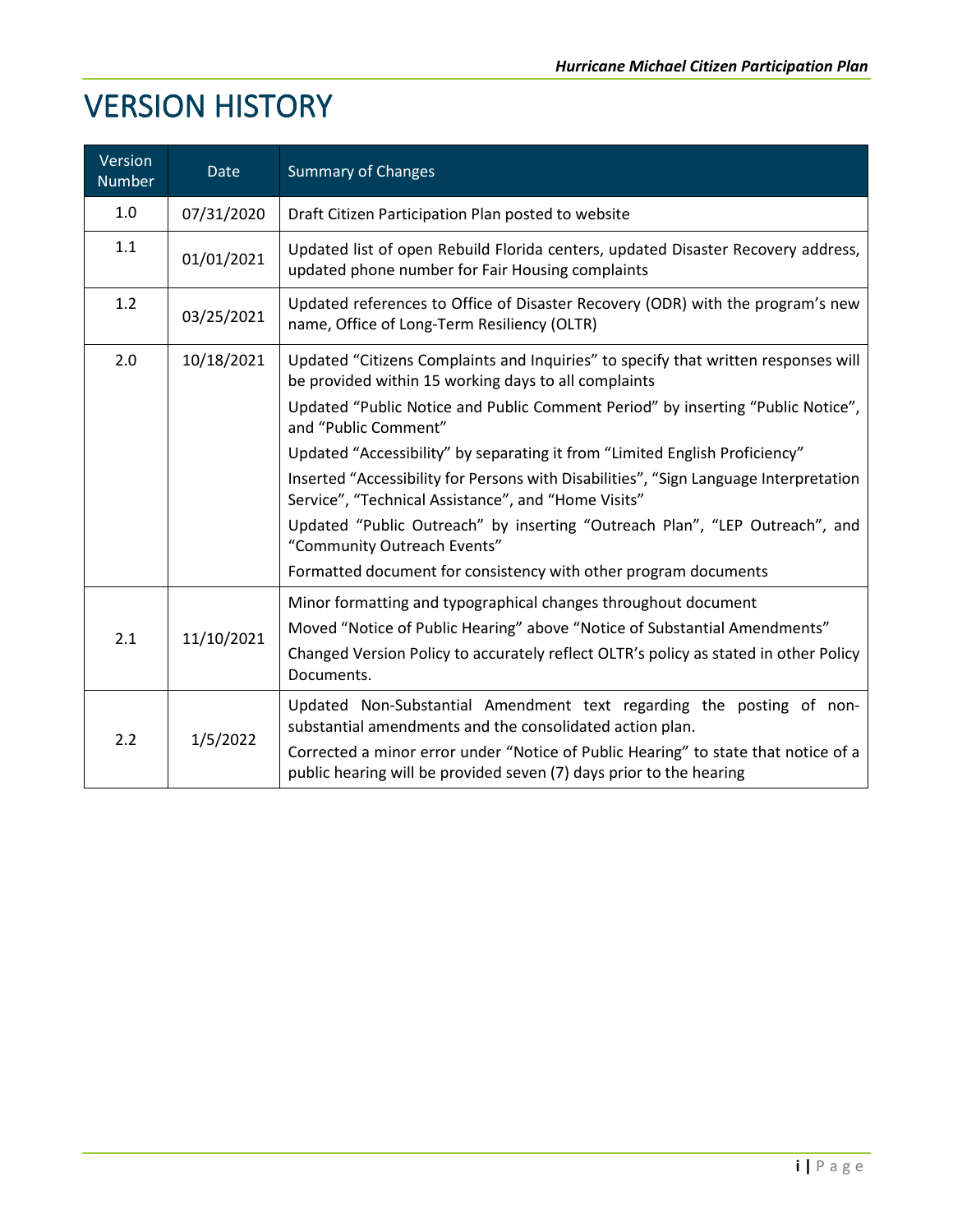# VERSION POLICY

Version history is tracked in the table above, with notes regarding version changes. The dates of each publication are also tracked in this table.

Substantive changes in this document that reflect a policy change will result in the issuance of a new version of the document. For example, a substantive policy change after the issuance of Version 1.0 would result in the issuance of Version 2.0, an increase in the primary version number. Non-substantive changes such as minor wording and editing or clarification of existing policy that do not affect interpretation or applicability of the policy will be included in minor version updates denoted by a sequential number increase behind the primary version number (i.e., Version 2.1, Version 2.2, etc.).

# POLICY CHANGE CONTROL

Policy review and changes for the State of Florida Office of Long-Term Resiliency are considered through a changecontrol process. Policy clarifications, additions, or deletions are needed during the course of the program to more precisely define the rules by which the Program will operate. Program staff will document policy-change requests that will be tracked in the program files. Requests are compiled and brought before supervisory staff in a policy meeting. Subject matter experts working in a particular policy area or task area that will be affected by the policy decision may be invited to assist in policy evaluation, if necessary. Policy meetings will be held as frequently as is necessary to consider policy decisions critical to moving the Program forward in a timely manner. Policy decisions will be documented and will result in the revision of the document in question.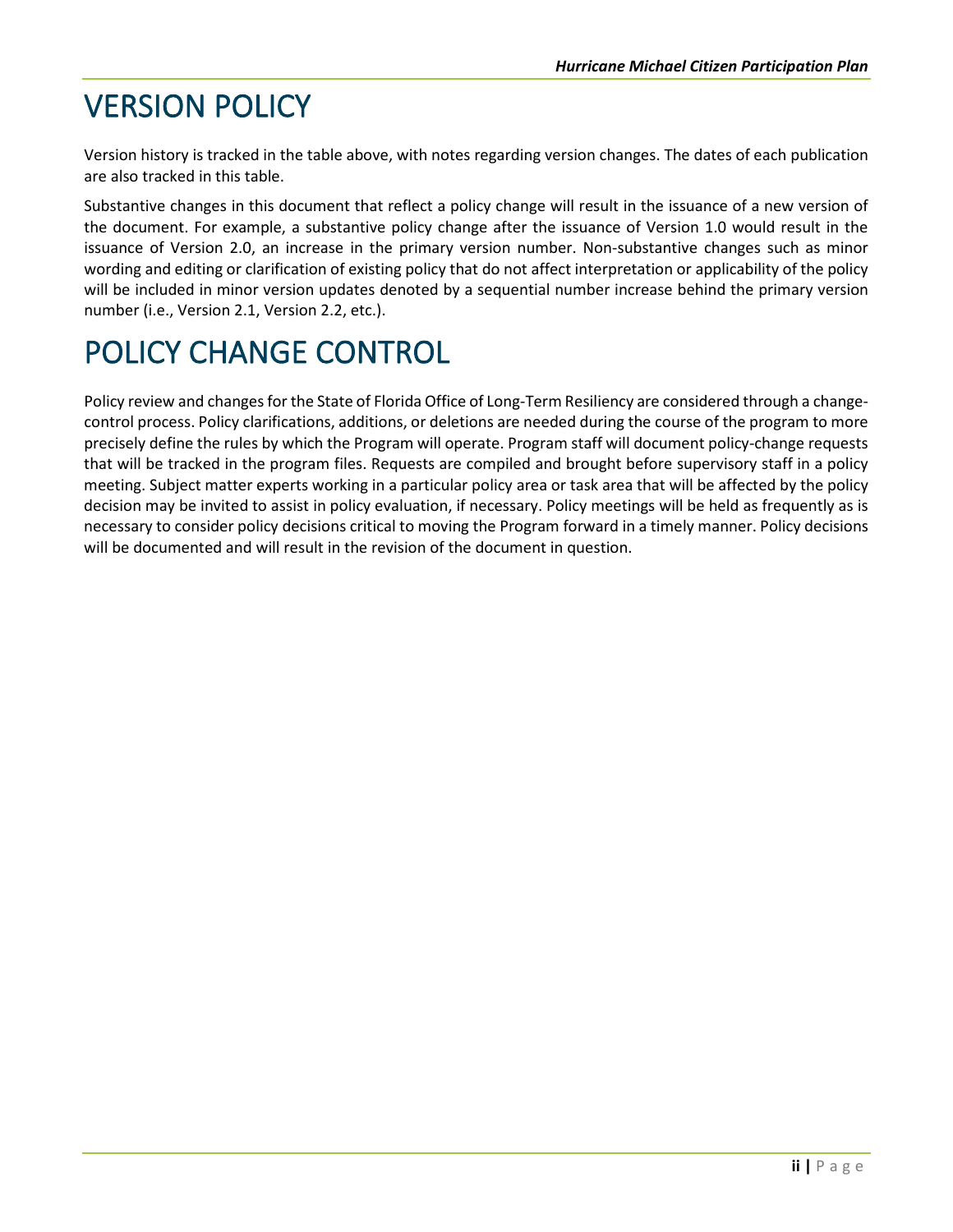# **Table of Contents**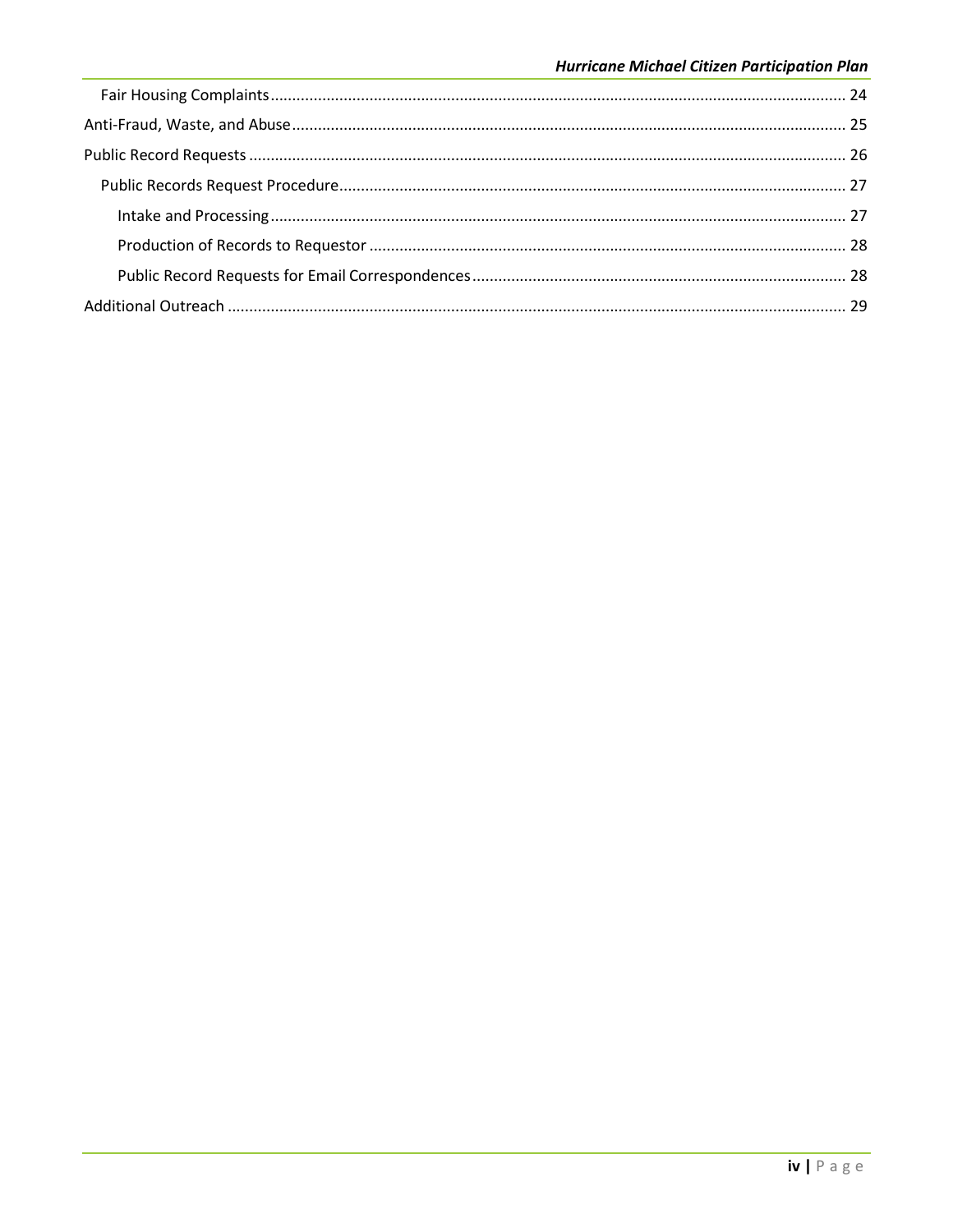# <span id="page-5-0"></span>Introduction

On October 10, 2018, Hurricane Michael made landfall as a Category 5 hurricane, causing catastrophic damage to communities in the Florida Panhandle. The Florida Department of Economic Opportunity (DEO) is committed to helping Florida's communities recover from the devastating impacts of Hurricane Michael. DEO is the governordesignated state authority responsible for administering all U.S. Department of Housing and Urban Development (HUD) Community Development Block Grant-Disaster Recovery (CDBG-DR) funding awarded to the state.

Florida values citizen and stakeholder engagement. Florida has developed a Citizen Participation Plan in compliance with Federal Register Notice, Volume 83, No. 28 published Friday, February 9, 2018 and HUD Federal Register Notice, Volume 85, No. 17 published Monday, January 27, 2020, § 24 CFR 91.115 and applicable HUD requirements to set forth the policies and procedures applicable to citizen participation. This plan is intended to maximize the opportunity for citizen involvement in the planning and development of the Rebuild Florida recovery program.

The primary goal of the Citizen Participation Plan is to provide Floridians with definitive opportunities to involve themselves in the recovery process as it pertains to CDBG-DR funds.

According t[o 83 FR 5844,](https://www.govinfo.gov/content/pkg/FR-2018-02-09/pdf/2018-02693.pdf) "To permit a more streamlined process, and ensure disaster recovery grants are awarded in a timely manner, provisions of 42 U.S.C. 5304(a)(2) and (3), 42 U.S.C.

12707, 24 CFR 570.486, 24 CFR 1003.604, and 24 CFR 91.115(b) and (c), with respect to citizen participation requirements, are waived and replaced by the requirements below. The streamlined requirements do not mandate public hearings but do require the grantee to provide a reasonable opportunity (at least 14 days) for citizen comment and ongoing citizen access to information about the use of grant funds."

In order to facilitate citizen involvement, Florida has laid out target actions to encourage citizen participation and allow equal access to information about the Rebuild Florida program. Florida intends to focus outreach efforts to facilitate participation from individuals of low-and moderate-income, those living in slums and blighted areas, those living in areas identified for recovery through Rebuild Florida, non-English speaking persons and other disadvantaged populations. Florida will publish its action plan in English and Spanish.

The most current version of OLTR's Citizen Participation Plan for Hurricane Michael will be placed in the Hurricane Michael Section of the OLTR website at [http://www.floridajobs.org/community-planning-and](http://www.floridajobs.org/community-planning-and-development/assistance-for-governments-and-organizations/disaster-recovery-initiative/hurricane-michael)[development/assistance-for-](http://www.floridajobs.org/community-planning-and-development/assistance-for-governments-and-organizations/disaster-recovery-initiative/hurricane-michael) [governments-and-organizations/disaster-recovery-initiative/hurricane-michael.](http://www.floridajobs.org/community-planning-and-development/assistance-for-governments-and-organizations/disaster-recovery-initiative/hurricane-michael)

### <span id="page-5-1"></span>Action Plan

The State of Florida Action Plan for Hurricane Michael (Action Plan), and any following amendments, defines how the Office of Long-Term Resiliency will effectively use all available funding to support a data driven recovery based on the calculation of unmet need across the state. The action plan describes Florida's proposed allocation by activity and lays out program designs for each area of assistance. The plan also identifies the beginning and end dates for each disaster recovery activity, performance and expenditure schedule.

Before adopting the Action Plan, DEO sought public input on program design issues including the amount of assistance Florida expected to receive, the range of activities that may be undertaken, the estimated amount of benefit expected for persons of low-and-moderate income and plans to mitigate displacement. A summary of outreach feedback is included in the Action Plan approved by HUD.

On May 14, 2020, DEO announced that the state's action plan for \$735 million in funding for long-term recovery efforts for Hurricane Michael-impacted communities has been submitted to HUD.

The final plan approved by HUD is posted to [http://www.floridajobs.org/community-planning-](http://www.floridajobs.org/community-planning-and-development/assistance-for-governments-and-organizations/disaster-recovery-initiative/hurricane-michael) [and](http://www.floridajobs.org/community-planning-and-development/assistance-for-governments-and-organizations/disaster-recovery-initiative/hurricane-michael)[development/assistance-for-governments-and-organizations/disaster-recovery-](http://www.floridajobs.org/community-planning-and-development/assistance-for-governments-and-organizations/disaster-recovery-initiative/hurricane-michael) [initiative/hurricane-michael.](http://www.floridajobs.org/community-planning-and-development/assistance-for-governments-and-organizations/disaster-recovery-initiative/hurricane-michael)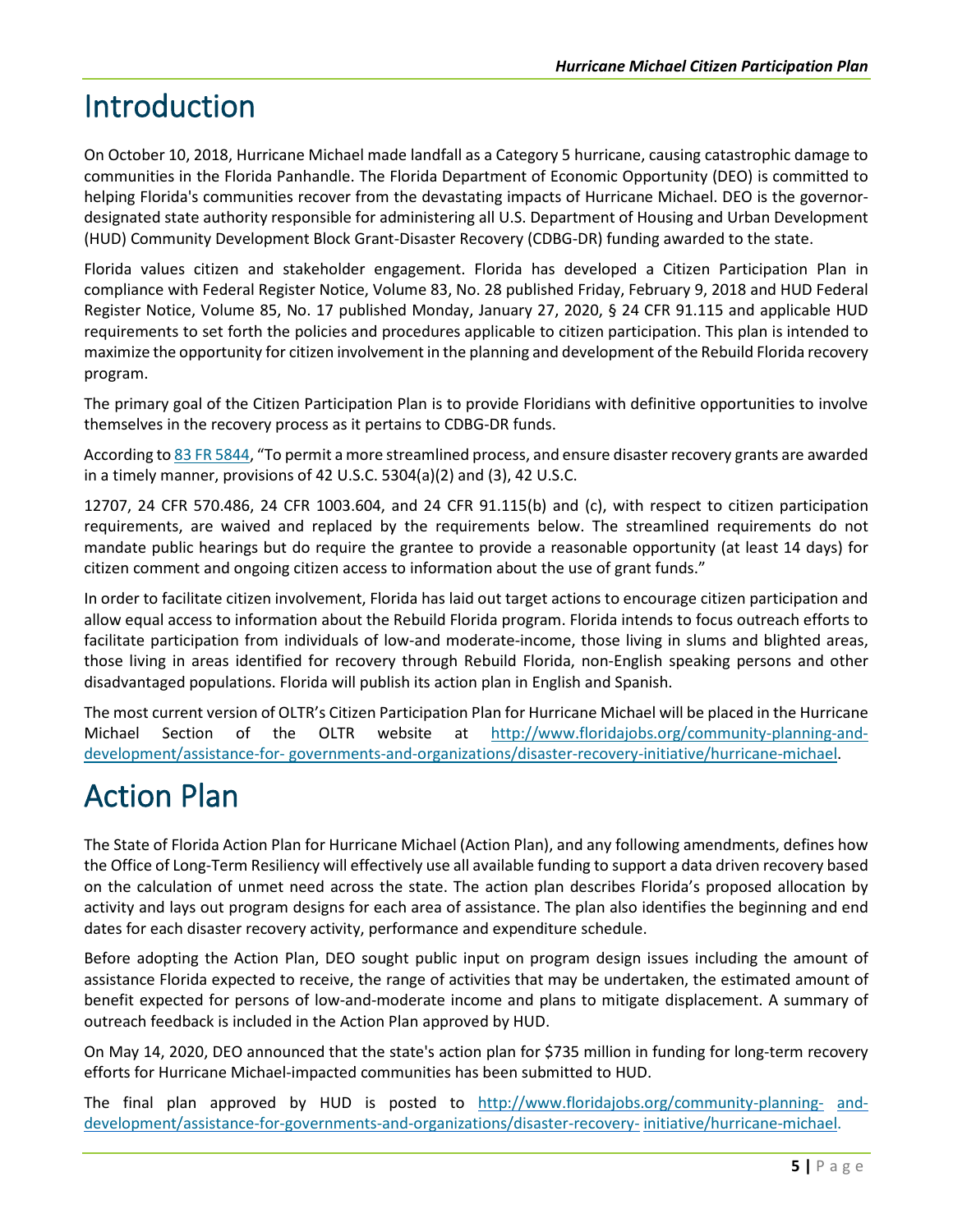### <span id="page-6-0"></span>Amendments to Action Plan

### <span id="page-6-1"></span>Substantial Amendment

As additional information and funding becomes available through the grant administration process, amendments to this Action Plan are expected. Prior to adopting any substantial amendment to this Action Plan, OLTR will publish the proposed plan or amendment on the official website and will afford citizens, affected local governments, and other interested parties a reasonable opportunity to examine the plan or amendment's contents. At a minimum, the following modifications will constitute a substantial amendment:

- a change in program benefit or eligibility criteria;
- the addition or deletion of an activity; or
- the allocation or reallocation of more than 25 percent of the total current allocation(s) from HUD.

Citizens will be provided 30 days to review and provide comments on proposed substantial changes. A summary of all comments received will be included in the final Substantial Amendment submitted to HUD for approval.

### <span id="page-6-2"></span>Non-Substantial Amendment

OLTR will notify HUD when it makes any plan amendment that is not substantial. HUD will be notified at least five (5) business days before the amendment becomes effective. HUD will acknowledge receipt of the notification of non-substantial amendments via email within five (5) business days.

Every amendment, substantial or non-substantial, shall be numbered sequentially and posted on the DEO website.

### <span id="page-6-3"></span>Public Notice and Public Comment Period

Before OLTR adopts the Action Plan for this grant or any substantial amendment to this grant, OLTR will publish the proposed plan or amendment on [http://www.floridajobs.org/community-planning-and](http://www.floridajobs.org/community-planning-and-development/assistance-for-governments-and-organizations/disaster-recovery-initiative/hurricane-michael)[development/assistance-for-governments-and-organizations/disaster-recovery-](http://www.floridajobs.org/community-planning-and-development/assistance-for-governments-and-organizations/disaster-recovery-initiative/hurricane-michael) [initiative/hurricane-michael.](http://www.floridajobs.org/community-planning-and-development/assistance-for-governments-and-organizations/disaster-recovery-initiative/hurricane-michael)

### <span id="page-6-4"></span>Public Notice

#### **Notice of Public Hearings**

- Notice of a public hearing will be provided 7 days prior to the hearing on RebuildFlorida.gov.
- *Constant Contact* email will be sent to stakeholders in relevant impacted areas to encourage community participation.
- Outbound phone calls will be made to Long Term Recovery Organizations and community stakeholders in impacted regions, to encourage event participation
- Postings will be made in local newspapers in all relevant languages at least 1 week in advance of the hearing.
- LEP Consideration- Inclusion of content in relevant languages will be provided. Additional translation services are able to be provided, upon request.

#### **Notice of Substantial Amendments**

- *Constant Contact* email will be sent to stakeholders in relevant impacted areas to encourage community participation.
	- $\circ$  Email will be sent on first day of the public comment period providing dates and instructions for comment submission.
	- $\circ$  Reminder email will be sent 7 days before the close of the public comment period.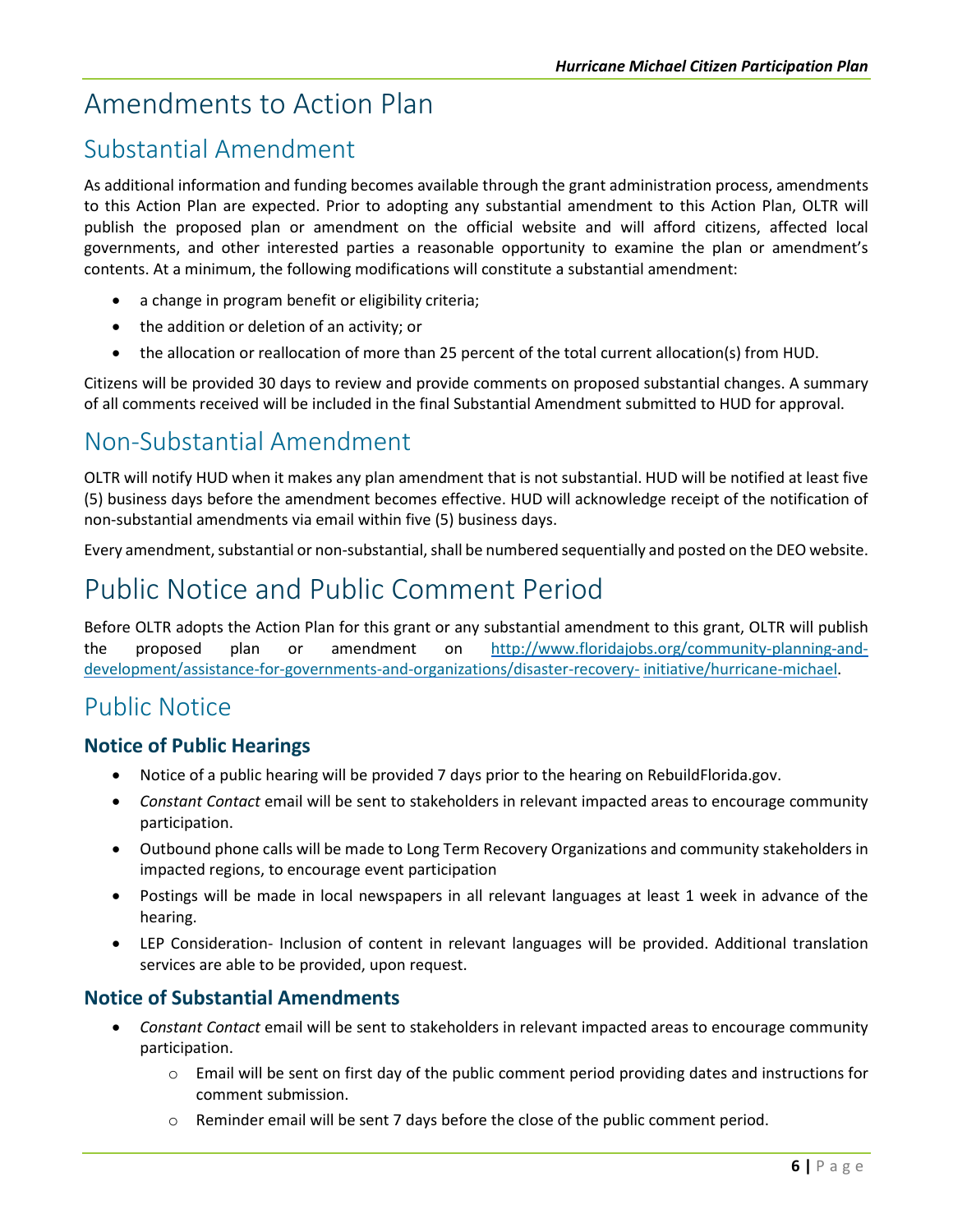- Public comment periods for housing-related amendments will be noted in the weekly social media content for DEO Twitter and Facebook pages in the week the public comment period begins and will continue through the end of the public comment period.
- LEP Consideration- Social media posts will provide reasonable access to Spanish speaking individuals. (Posts will be available in Spanish or infographics will be included with verbiage on how to access info in other languages.)

### <span id="page-7-0"></span>Public Comment

Florida's citizen public comment period is open for the following timeframes:

- Public comment period for the original Action Plan was open for 30 days from the publication of the Action Plan to RebuildFlorida.gov.
- Public comment period for Substantial Amendments will remain open for 30 days from the publication of a Substantial Amendment to RebuildFlorida.gov.

OLTR will accept comments via USPS mail, fax or, e-mail:

Attention: Rebuild Florida Constituent Services

Florida Department of Economic Opportunity Division of Community Development

107 East Madison Street Caldwell Building, MSC 400

Tallahassee, FL 32399

E-mail: [cdbg-dr@deo.myflorida.com](mailto:cdbg-dr@deo.myflorida.com)

### <span id="page-7-1"></span>Consideration of Public Comments

OLTR will consider all written comments regarding the Action Plan or any substantial amendment. A summary of the comments received on the draft Action Plan, as well as DEO's response to each comment, are included in the appendix section of the Action Plan.

All comments and responses will be submitted to HUD with the Action Plan or substantial amendment.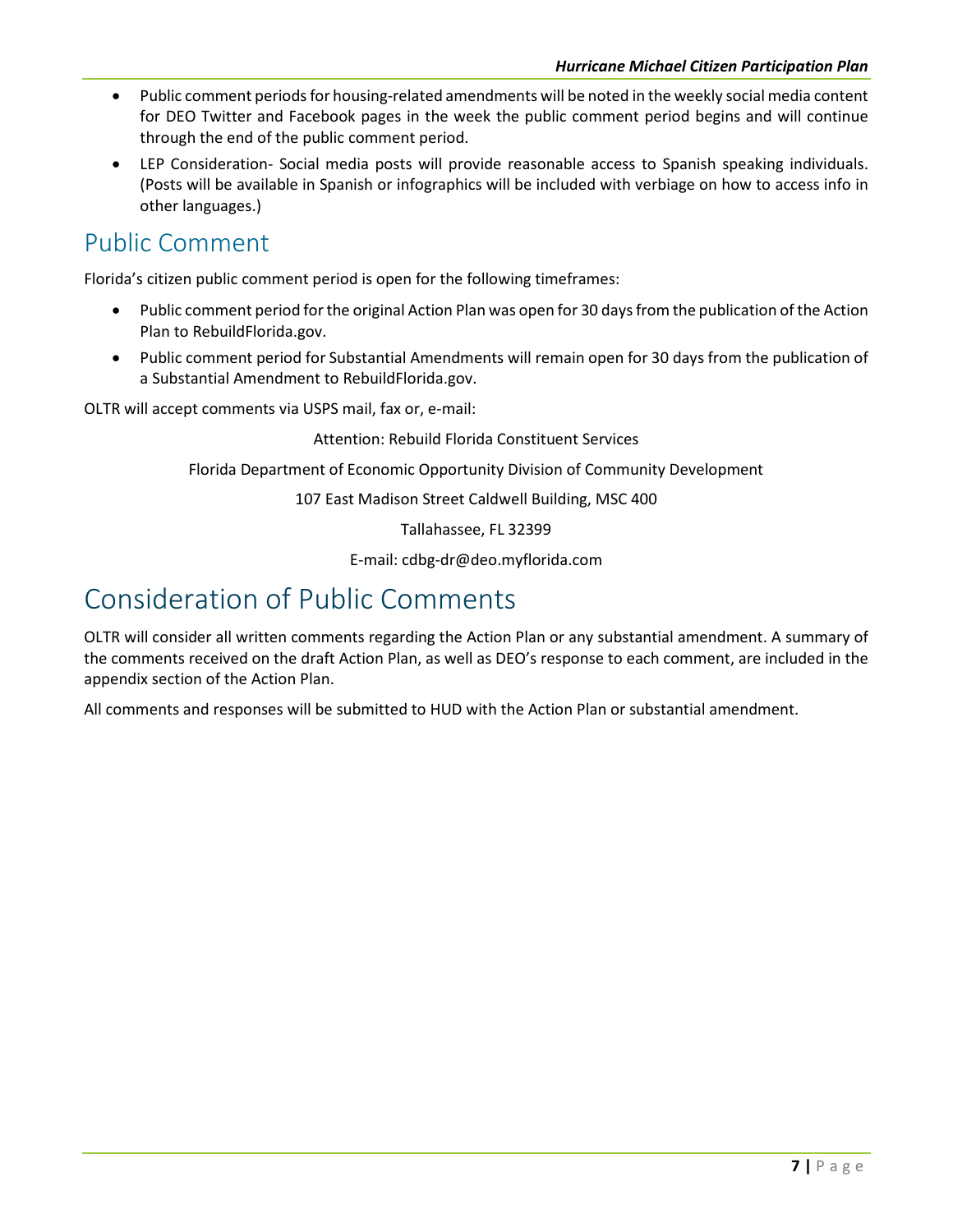# <span id="page-8-0"></span>Accessibility

Florida is committed to providing all citizens with equal access to information about the disaster recovery program, including persons with disabilities and Limited English Proficiency (LEP). Florida follows HUD's regulation, 24 CFR Part 1, "Nondiscrimination in Federally Assisted Programs of the Department of Housing and Urban Development—Effectuation of Title VI of the Civil Rights Act of 1964," which requires all recipients of federal financial assistance from HUD to provide meaningful access to LEP persons and persons with disabilities.

The Office of Long-Term Resiliency will ensure that all citizens have equal access to information about the programs, including persons with disabilities and Limited English Proficiency (LEP), and will ensure that program information is available in the appropriate languages for the geographic area served by the jurisdiction.

To ensure meaningful access for individuals with disabilities or LEP, DEO developed and implemented a Rebuild Florida Language Access and Accessibility Plan, which details how Florida will address these needs. The Language Access and Accessibility Plan is available on the Office of Long-Term Resiliency website at [http://www.floridajobs.org/community-planning-and-development/assistance-for-governments-and](http://www.floridajobs.org/community-planning-and-development/assistance-for-governments-and-organizations/disaster-recovery-initiative)[organizations/disaster-recovery-initiative.](http://www.floridajobs.org/community-planning-and-development/assistance-for-governments-and-organizations/disaster-recovery-initiative)

Additional interpretive and translational services are available upon request.

### <span id="page-8-1"></span>Limited English Proficiency

Persons who do not speak English as their primary language and who have a limited ability to read, write, speak or understand English may be entitled to language assistance with respect to a particular type of service, benefit or encounter. To address this need, DEO developed and implemented a Rebuild Florida Language Access Plan, which details how Florida will address the needs of LEP individuals. This Language Access Plan is available in English, and Spanish on the Office of Long-Term Resiliency website at [http://www.floridajobs.org/community](http://www.floridajobs.org/community-planning-and-development/assistance-for-governments-and-organizations/disaster-recovery-initiative)[planning-and-development/assistance-for-governments-and-organizations/disaster-recovery-initiative](http://www.floridajobs.org/community-planning-and-development/assistance-for-governments-and-organizations/disaster-recovery-initiative)

Translators will be present when a significant number of non-English speaking residents can be reasonably expected to participate in public hearings or open comment periods. DEO brings to each public hearing, printed, Spanish copies of the presentation to be given at the hearing. In addition to these copies, copies translated into other languages can be provided, if requested. Requests for translation of a public hearing presentation can be sent t[o cdbg-dr@deo.myflorida.com.](mailto:cdbg-dr@deo.myflorida.com)

Outreach materials and citizen comments will also be translated into the appropriate language.

The Action Plan, any ensuing amendments, outreach materials, the application and related guidance materials will be published in English and Spanish. The languages selected were chosen based on the entire eligible area of the CDBG-DR funds and a natural break in the numbers of LEP individuals. Recognizing there may be a need for individuals to have access to the document in additional languages the OLTR will contract with an as needed translation service to provide personalized translations of the Action Plan and other program documents upon request. Rebuild Florida Centers and any public places that work directly in programs available to private individuals will carry signage (e.g., "I speak" visual card containing a wide range of language samples) detailing the availability of this specialized translation service.

DEO has also posted an Interpretive and Translation Services Notice on RebuildFlorida.gov and [www.floridajobs.org/CDBG-DR](http://www.floridajobs.org/CDBG-DR) informing individuals that free interpretation services are available upon request in at least 15 different languages. OLTR will ensure that program information is available in the appropriate languages for the geographic area served by the jurisdiction.

Additional interpretive and translational services are available upon request.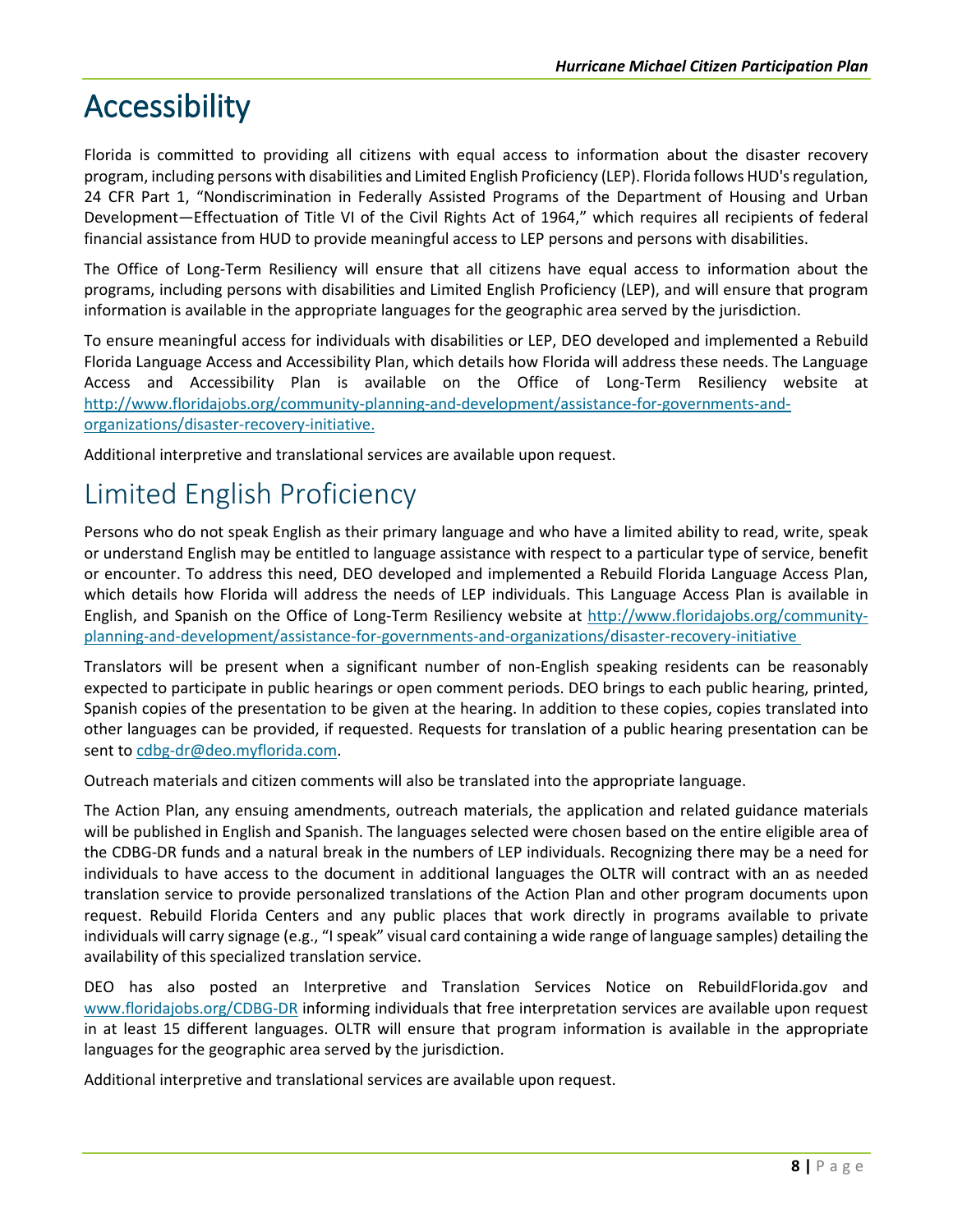### <span id="page-9-0"></span>Accessibility for Persons with Disabilities

In accordance with 24 CFR 91.115(a)(3) and (f), this Citizen Participation Plan and other program documents, including but not limited to the CDBG-DR Hurricane Irma Action Plan for Disaster Recovery and its amendments, will be provided in a form accessible to persons with disabilities upon request.

DEO strives to provide all information posted to its website in forms that are accessible by screen-readers and other assistive technology.

Auxiliary aids and service are available upon request to Individuals with disabilities. All voice telephone numbers on this and all other DEO documents may be reached by persons using TTY/TTD equipment via the Florida Relay Service at 711.

DEO has posted additional accessibility information on the Accessibility page of RebuildFlorida.gov at [https://floridajobs.org/rebuildflorida/accessibility.](https://floridajobs.org/rebuildflorida/accessibility) This page links to the [Language Access and Accessibility Plan](https://www.floridajobs.org/docs/default-source/office-of-disaster-recovery/office-of-disaster-recovery-main-page/language-access-plan.pdf?sfvrsn=58b94cb0_0) and contains information on the availability of TDD/TTY services for individuals who are in need of relay services, and the availability of additional translation services upon request.

DEO welcomes comments on how to improve accessibility for users with disabilities. Individuals who use assistive technology are encouraged to contact the Office of Long-Term Resiliency a[t CDBG-DR@deo.myflorida.com](mailto:CDBG-DR@deo.myflorida.com) if the format of any material on the Office of Long-Term Resiliency Rebuild Florida website interferes with their ability to access the information.

Additional interpretive and translational services are available upon request.

### <span id="page-9-1"></span>Sign Language Interpretation Service

When communicating with hearing-impaired applicants, the Rebuild Florida program provides support via Video Remote Interpreting (VRI) with Legal Language Services. Each Rebuild Florida Center is equipped with designated technical equipment (e.g. laptop, USB camera, speakers) to accommodate hearing-impaired applicants. Rebuild Florida staff will secure a private meeting location to setup VRI with a hearing-impaired applicant.

Sign language interpretation services can be provided at public hearings for individuals who require interpretation, if advance notice is provided. Individuals in need of such services should notify DEO via email at [cdbg](mailto:cdbg-dr@deo.myflorida.com)[dr@deo.myflorida.com](mailto:cdbg-dr@deo.myflorida.com)

### <span id="page-9-2"></span>Technical Assistance

Citizens with disabilities or those who need technical assistance can contact the Rebuild Florida program for assistance at 888-530-3025 or visit one of the four Rebuild Florida Centers located throughout the state.

#### **All Rebuild Florida Centers are open 8 a.m. - 6 p.m., Monday through Friday.**

| Mariana, FL                                 | Port St. Joe, FL                 |
|---------------------------------------------|----------------------------------|
| 2917-B Optimist Drive<br>Marianna, FL 32448 | 109 Trade Circle West<br>Suite 1 |
| Panama City, FL                             | Port St. Joe, FL 32456           |
| 3109 Minnesota Avenue                       | <b>Tallahassee, FL</b>           |
| Suite 120                                   | 545 John Knox Road               |
| Panama City, FL 32405                       | Suite 102                        |
|                                             | Tallahassee, FL 32303            |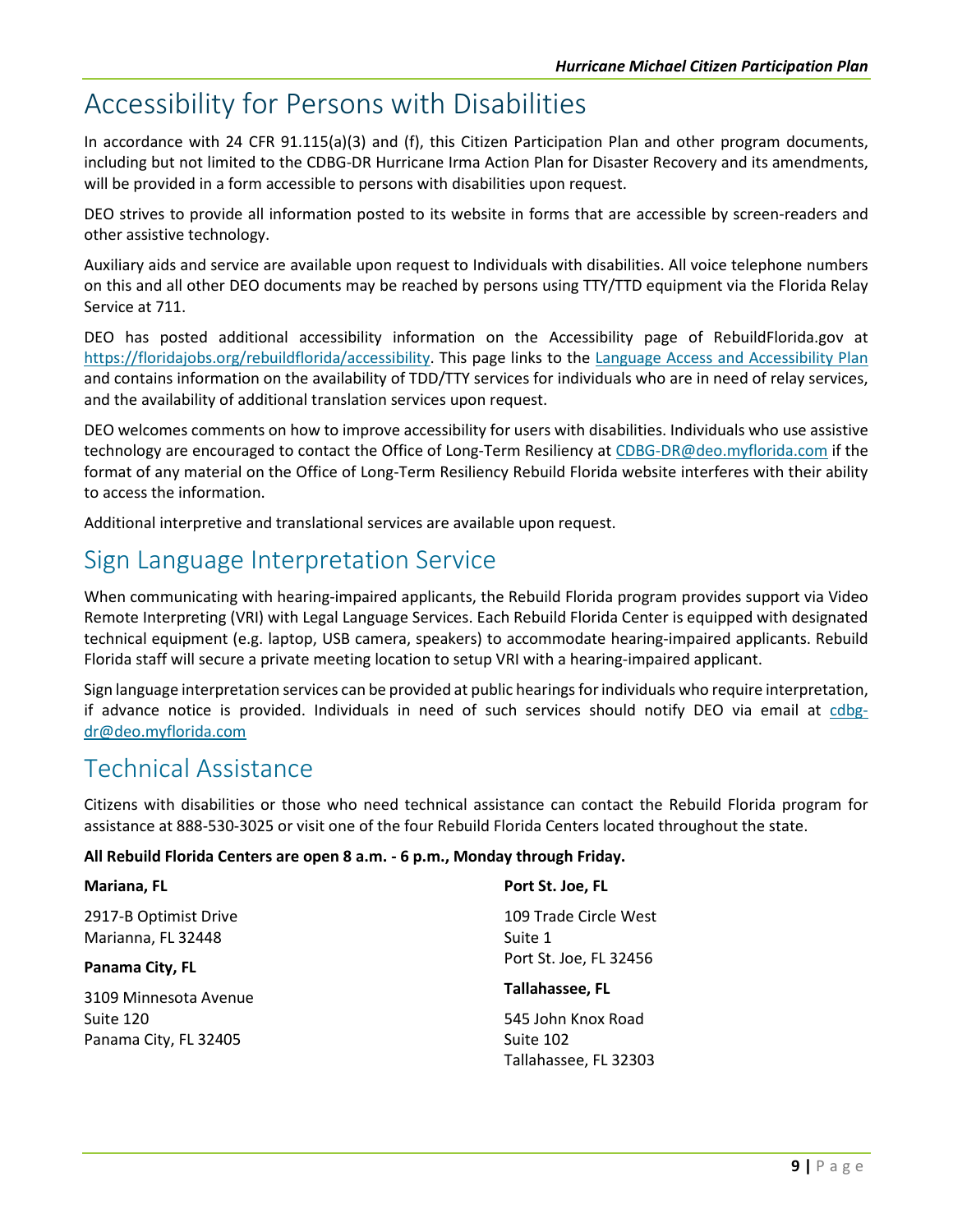### <span id="page-10-0"></span>Home Visits

Since the Rebuild Florida Program is prioritizing applicants with disabilities in Phase 1, it is important that the program provides reasonable accommodations to assist whenever and wherever necessary. This may require Rebuild Florida Intake Specialists to conduct home intake visits. The procedure is as follows:

- Applicant requests an at-home visit with an Intake Specialist or Call Center Agent.
	- A. Applicant must be homebound Elderly, disabled, or otherwise incapacitated and unable to access assistance in transportation to an Intake Center as verified by an Intake Specialist through a screening call.
- Center Managers will determine who will be assigned to conduct the home visit. The files should be assigned based on geography of an applicant's current address and proximity to an Intake Center.
- The file must be scheduled in AppointmentPlus with the appropriate Intake Center. The Intake Specialist will be required to make the appointment, choosing the "Home Visit" option from the dropdown menu. Calls received by the Call Center requesting an at-home visit will be documented in SharePoint for the appropriate Center Manager to review for assignment and outreach.
	- A. Home visits must be scheduled a minimum of one (1) week from the date requested and approved by the Center Manager.
	- B. Should a home visit need to be scheduled within one (1) week, it must be approved by the Single-Family Housing Manager.
- The Intake Specialist contacts applicant to review information, inform them of the documentation requirements, and confirms appointment 24 hours prior.
	- A. Intake Specialists can ask about pets in the home for both aggression and allergy issues. Homeowners should be advised that they must have pets locked away at the time of the home visit.
- The Center Manager will assign an additional program staff member to attend the home visit with the Intake Specialist. For safety reasons, at-home visits should be conducted by two Program staff members together.
- The Intake Specialist will bring a mobile kit (scanner/MiFi/laptop) to the visit.
- The Intake Specialist and additional program representative will arrive at the applicant's location.
	- A. The assigned Intake Specialist will review the program and complete the application with the applicant.
	- B. The other staff member will complete the scanning of any required documents.
	- C. The Intake Specialist will record any issues for follow-up requested by the applicant.
- Staff should keep track of the mileage and submit for reimbursement in accordance with the program's travel policy.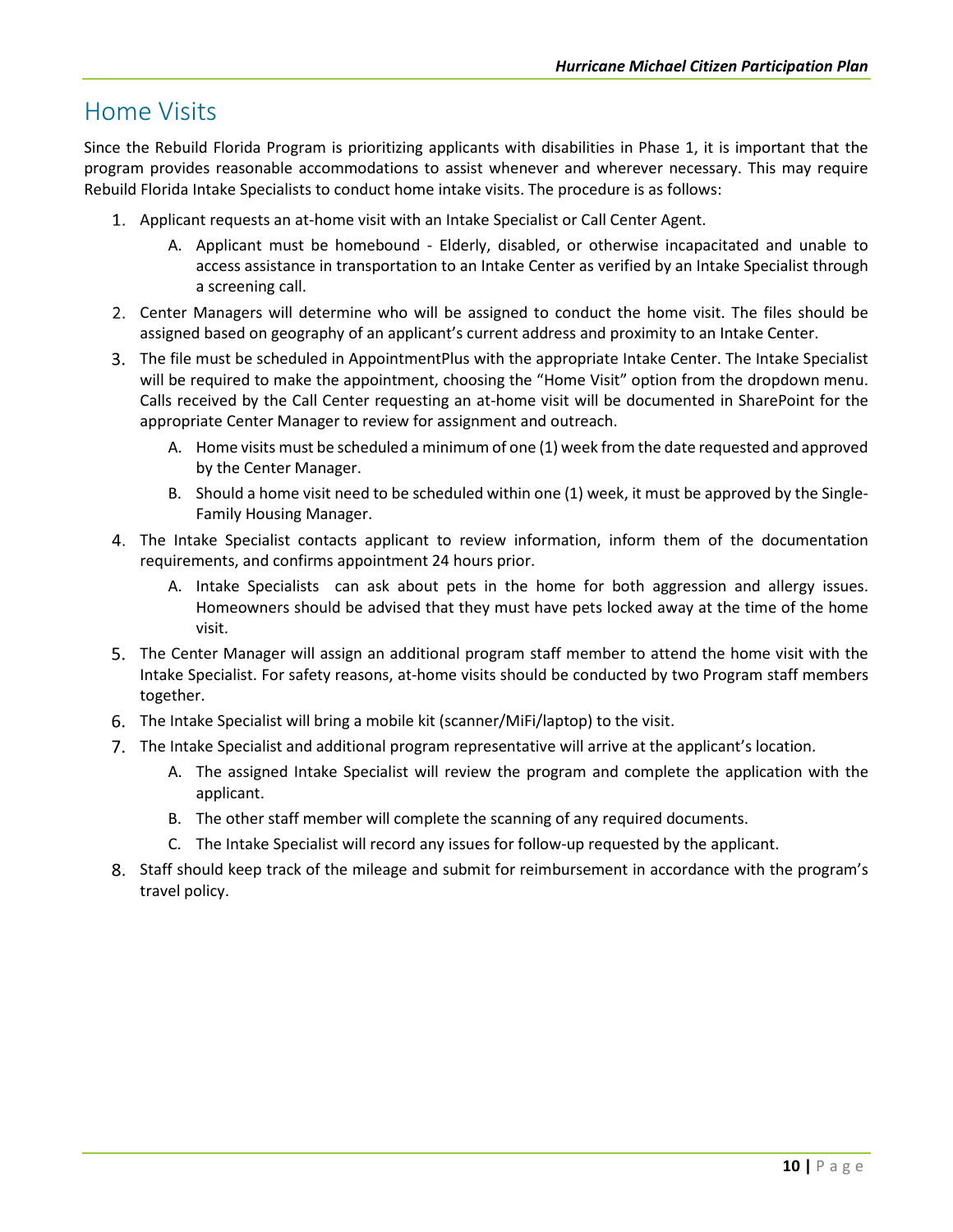# <span id="page-11-0"></span>Public Outreach

DEO is committed to building a foundation for effective outreach throughout the program to all affected eligible Florida Homeowners, with targeted efforts to reach those who are elderly, disabled, low-to moderate income level, families with children under five years of age, and minorities. This outreach includes establishing and preparing a network of stakeholders, including elected officials, non-profits, faith-based organization, civic associations, and media outlets, to ensure well-coordinated and effective outreach. The following info graphic provides a brief overview of DEO's outreach strategies.



*Office of Long-Term Resiliency's Rebuild Florida Housing Repair and Replacement Program, Strategic Communications and Outreach Plan*

### <span id="page-11-1"></span>Outreach Plan

The following strategies were utilized during program launch as well as open application periods for Hurricane Michael programs. These strategies will be utilized, as appropriate, in future outreach campaigns.

- Outbound phone calls to OLTR's, community stakeholders, and partners and community partner meetings in-person in the affected areas to promote program participation.
- Mobile Application Events for individuals unable to access static RF centers.
	- $\circ$  Accessibility consideration- assist disabled individual and individuals with impairments to receive one-on-one application assistance.
	- o LEP Consideration- Spanish speaking RF staff available to assist LEP individuals with applications
- **Mailers** 
	- o LEP consideration: Include verbiage for LEP access on mailers
- Paid Media Buys
	- o Social Media Ads
		- **EXTEP** consideration- ad buys in relevant languages
	- o Radio Ads
		- **EXECONS LEP Consideration- Ad buys in relevant languages**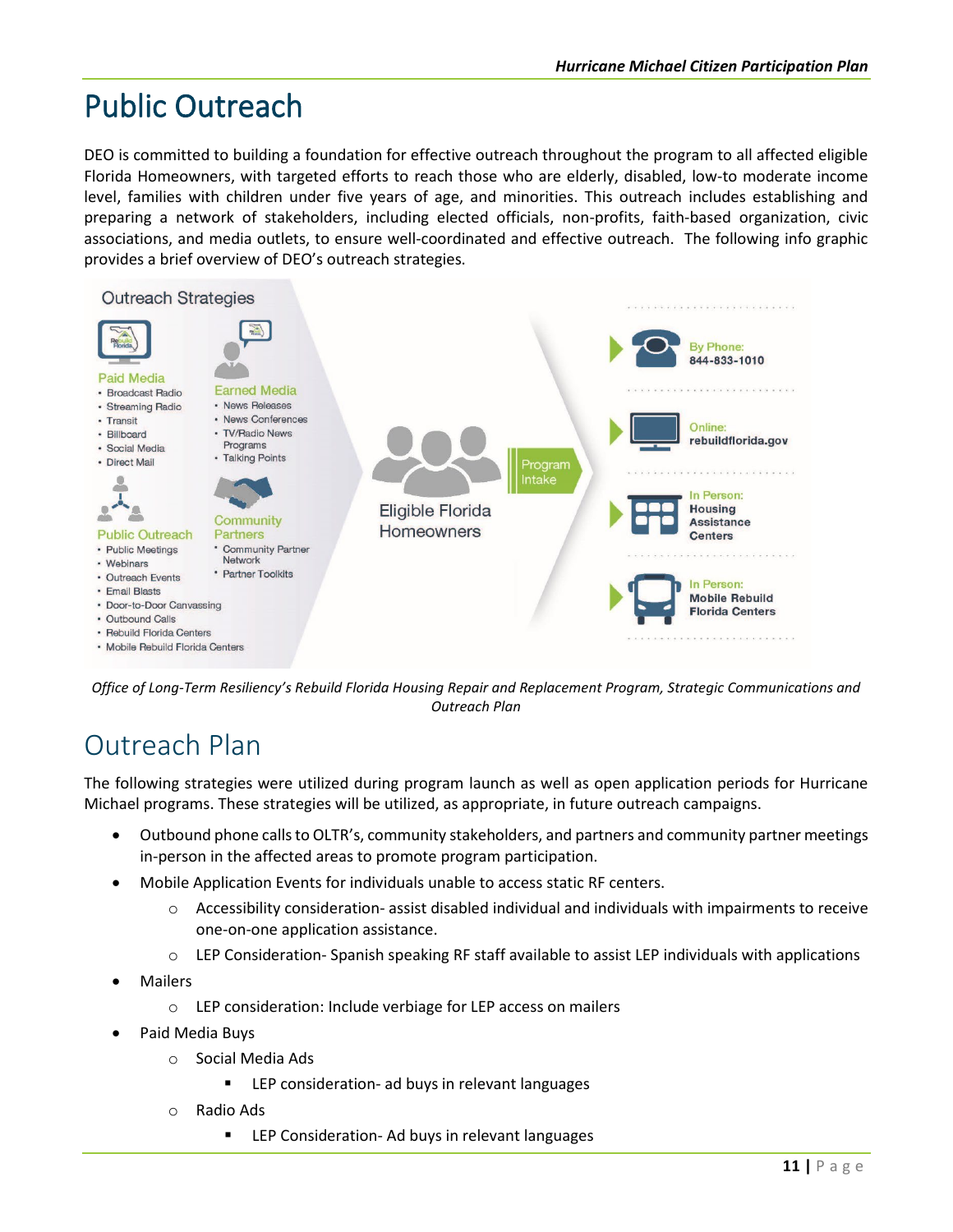- o TV ads
	- **EXP** Accessibility Consideration- TTY Line included for hearing-impaired individuals
- o Newspaper Ads
	- **EXTER Consideration- Ads placed in Spanish**
	- Accessibility consideration- TTY line included on all ads. Ads will be placed in hard-toreach areas to reach underserved, rural, and LMI populations
- Other (Bus stations, billboards, posting in local businesses, canvassing)
	- $\circ$  LEP Consideration- postings in relevant languages where applicable (specifically targeted flyers for bus stations and billboards in relevant languages)

### <span id="page-12-0"></span>LEP Outreach

Messaging will be provided to primary audiences in English, and Spanish. The following language split is based on a review of primary languages spoken in the counties affected by Hurricane Michael served by Rebuild Florida.

| County   | <b>English</b> | Spanish |
|----------|----------------|---------|
| Bay      | 93%            | 4%      |
| Calhoun  | 94%            | 5%      |
| Franklin | 94%            | 5%      |
| Gadsden  | 89%            | 9%      |
| Gulf     | 93%            | 4%      |
| Jackson  | 94%            | 4%      |
| Liberty  | 95%            | 3%      |
| Wakulla  | 94%            | 3%      |
| Holmes   | 96%            | 3%      |
| Leon     | 90%            | 4%      |
| Taylor   | 91%            | 6%      |

DEO will use targeted language specific outreach in the above communities of LEP individuals during outreach campaigns. This will include advertisements in Spanish and Haitian Creole newspapers, radio, and television stations.

### <span id="page-12-1"></span>Webinar

During the course of the planning period, DEO conducted a webinar to keep stakeholders informed of the process and solicit feedback. The webinar was held on February 21, 2020. The purpose of this webinar was to provide an orientation to the disaster recovery planning and implementation process for the Hurricane Michael CDBG-DR program.

### <span id="page-12-2"></span>Community Outreach Events

Rebuild Florida completed targeted outreach to underserved and disadvantaged populations to encourage participation. The program hosted a total of 98 mobile pop-up events across HUD- and state-identified Most Impacted and Distressed (MID) areas to increase accessibility for individuals in rural and LMI communities who lacked the means to travel to a Rebuild Florida center or needed additional assistance with application completion. These mobile pop-up events successfully served a total 648 homeowners. In addition to the mobile application events, Rebuild Florida completed in-person canvassing in LMI communities at commonly accessed locations, such as food charity distribution sites, gas stations, and local stores and markets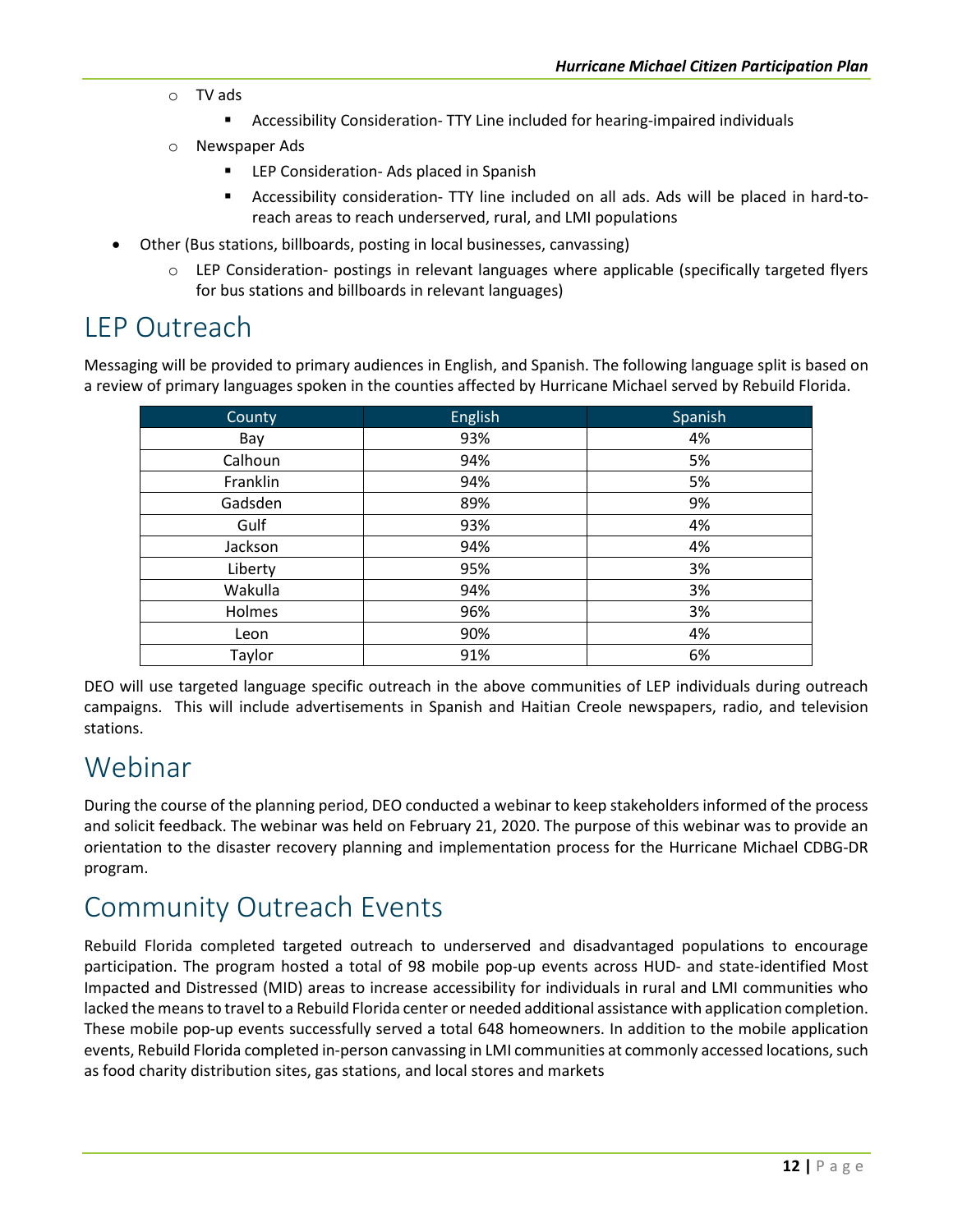| <b>County</b>   | <b>Number of Mobile Pop-Ups</b><br><b>Executed</b> | <b>Number of Individuals Served</b> |  |  |
|-----------------|----------------------------------------------------|-------------------------------------|--|--|
| <b>Holmes</b>   | 5                                                  | 22                                  |  |  |
| Calhoun         | 21                                                 | 237                                 |  |  |
| Liberty         | 11                                                 | 69                                  |  |  |
| <b>Franklin</b> | 15                                                 | 80                                  |  |  |
| Gadsden         | 13                                                 | 102                                 |  |  |
| <b>Taylor</b>   | 7                                                  | 18                                  |  |  |
| Washington      | 13                                                 | 47                                  |  |  |
| Wakulla         | 5                                                  | 9                                   |  |  |
| Bay             | 4                                                  | 18                                  |  |  |
| Gulf            | $\mathbf{1}$                                       | 23                                  |  |  |
| Leon            | 0                                                  | $\mathbf 0$                         |  |  |
| <b>Jackson</b>  | 3                                                  | 23                                  |  |  |
| <b>Total</b>    | 98                                                 | 648                                 |  |  |

### <span id="page-13-0"></span>Hurricane Michael Long-Term Recovery Community Stakeholder Survey

The unmet need assessment summarizes Hurricane Michael impacts and the remaining recovery need for housing, infrastructure and economic development by compiling, analyzing and interpreting more than 20 state and federal government data sources. DEO developed a survey to capture feedback from communities within the HUD and state-identified Most-Impacted and Distressed (MID) areas to allow for additional input from communities on unmet recovery needs and long-term recovery priorities.

The survey mirrored the feedback from the stakeholder meetings by asking for an anecdotal account of remaining housing, economic revitalization and infrastructure unmet needs. Respondents to the survey were also given an opportunity to suggest additional program ideas. The survey was launched on May 3, 2019 and closed on March 5, 2020. The survey results from 174 respondents are displayed in Figures 2-5.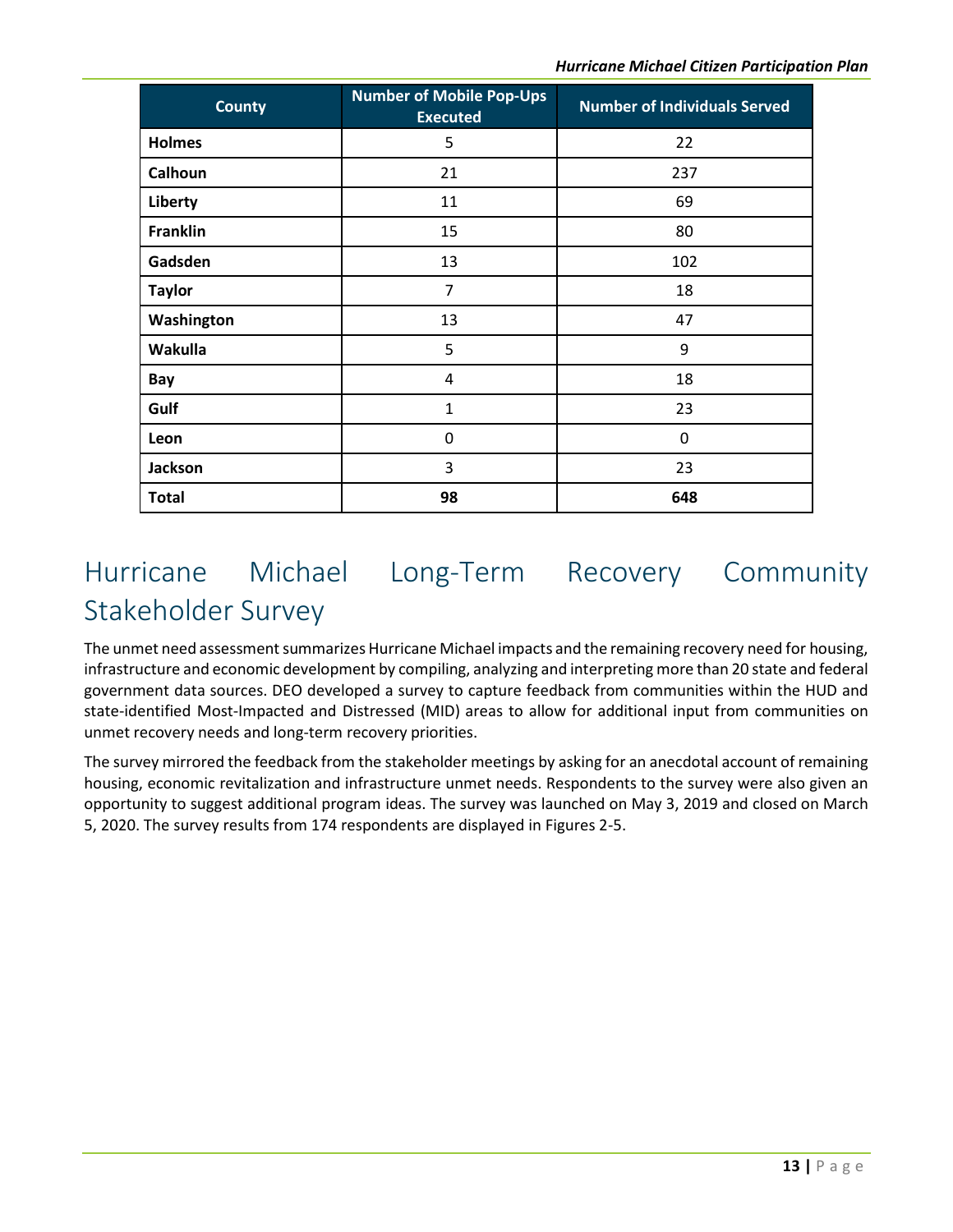

*Figure 2: Barriers to long-term recovery*



*Figure 3: Housing Programs*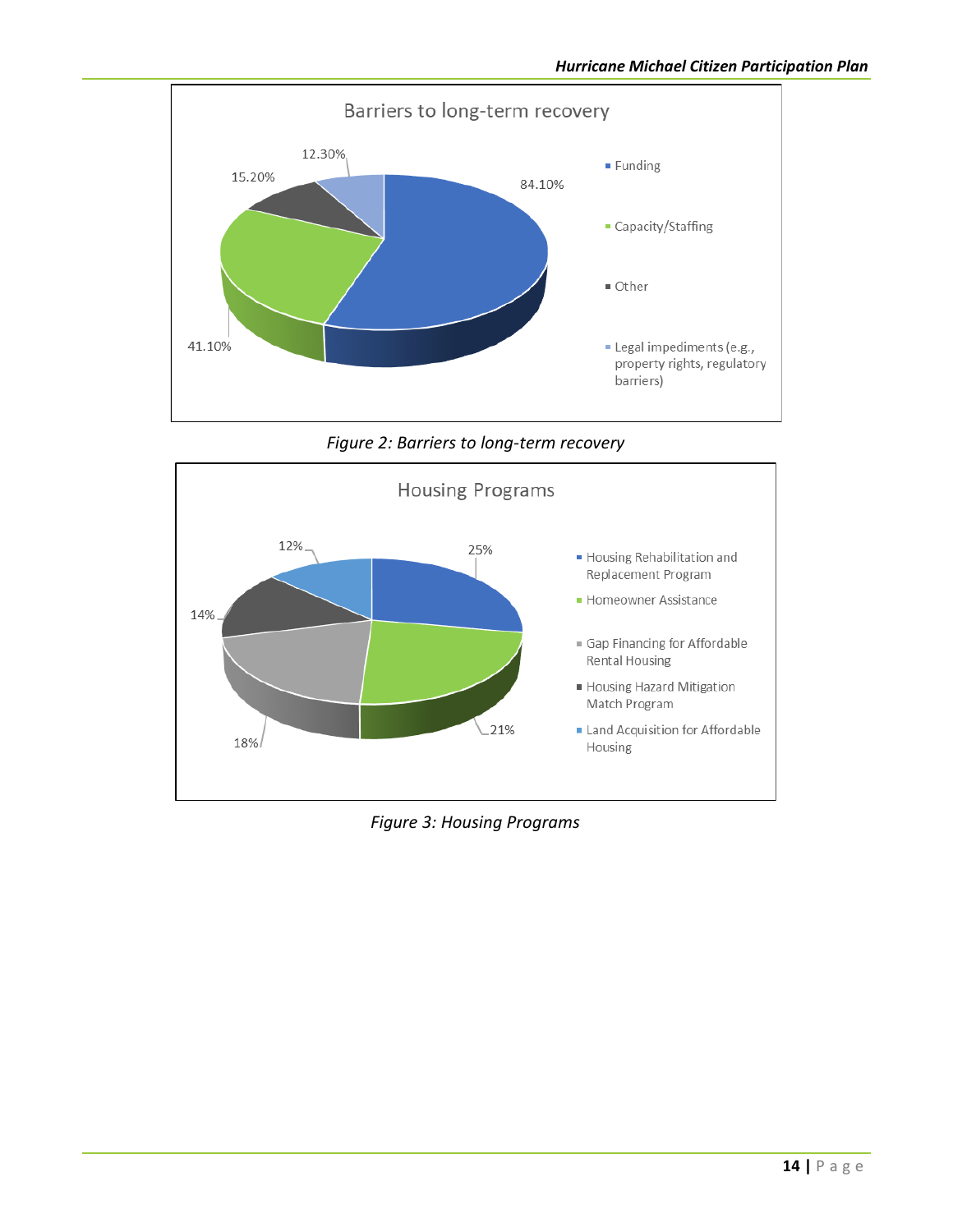

*Figure 4: Economic Recovery Programs*



*Figure 5: Infrastructure Programs*

### <span id="page-15-0"></span>Stakeholder Meetings

DEO, FDEM and HUD traveled around the state and visited HUD-identified MID areas. At these meetings, participants were given a brief overview of the program with an opportunity to ask any questionstheymay have of staff. The meetings consisted of open dialogue with local government officials asking questions and DEO and HUD staff providing responses. Community members offered suggestions under the categories of housing, economic revitalization and infrastructure. In addition to meetings in the impacted areas, DEO leadership met individually with various local governmental officials and received input through the submission of long-term recovery plans and any other documentation that was available from the local governments.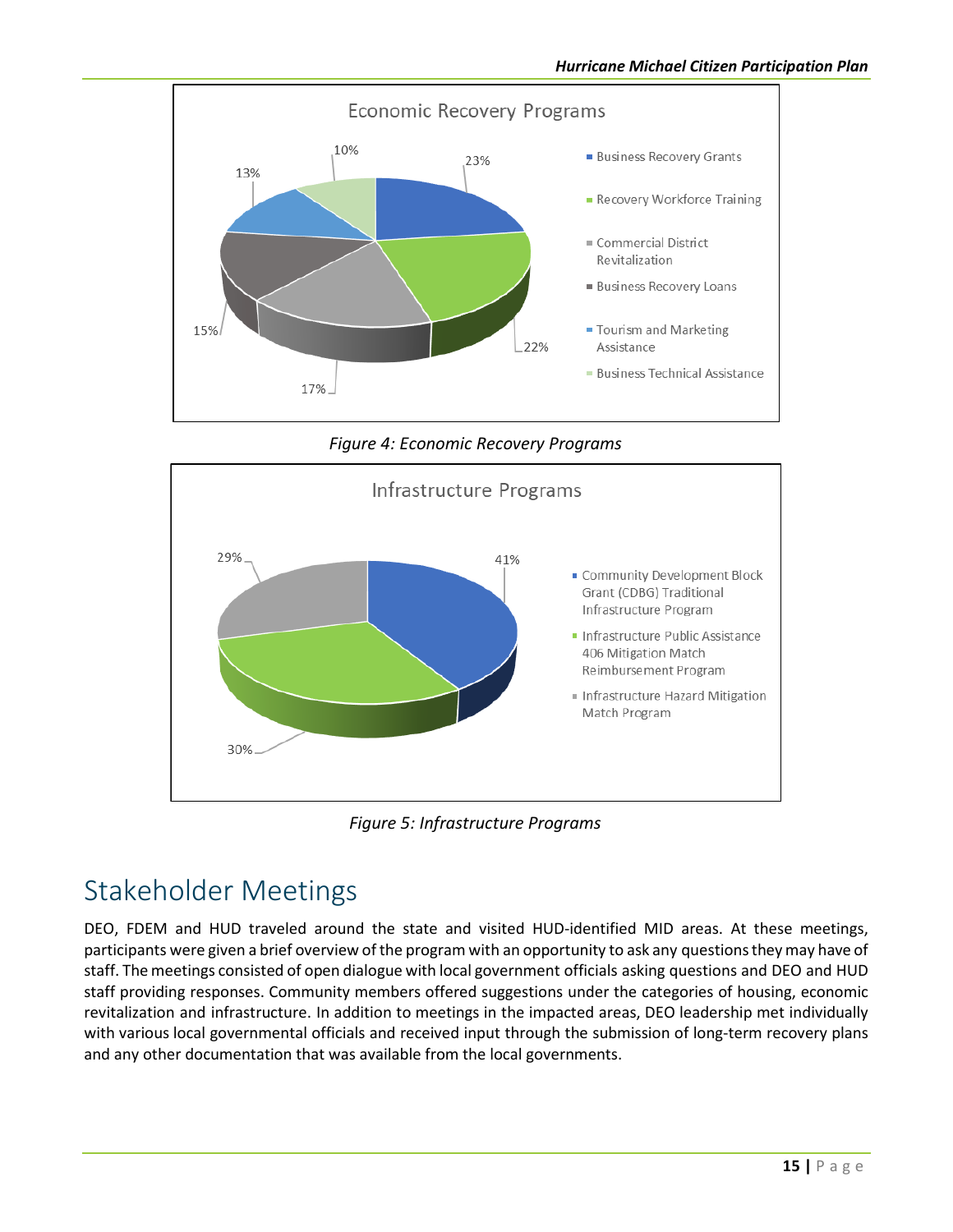### <span id="page-16-0"></span>Community Workshops

As part of the development of the State Action Plan, DEO hosted a series of public workshops in communities impacted by Hurricane Michael to seek input for the use of CDBG-DR funds. Times and locations are shown below and the presentation slides are available at the following link: [http://www.floridajobs.org/docs/default](http://www.floridajobs.org/docs/default-source/office-of-disaster-recovery/hurricane-michael/hurricane-michael-public-workshops-presentation.pdf?sfvrsn=894640b0_2)[source/office-of-disaster-recovery/hurricane-michael/hurricane-michael-public-workshops](http://www.floridajobs.org/docs/default-source/office-of-disaster-recovery/hurricane-michael/hurricane-michael-public-workshops-presentation.pdf?sfvrsn=894640b0_2)[presentation.pdf?sfvrsn=894640b0\\_2.](http://www.floridajobs.org/docs/default-source/office-of-disaster-recovery/hurricane-michael/hurricane-michael-public-workshops-presentation.pdf?sfvrsn=894640b0_2)

#### **Washington County**

Date: Wednesday, February 12, 2020 Time: 9:00a.m. – 11:00a.m. CST Location: Washington County Agricultural Center 1424 Jackson Avenue Chipley, FL 32428

5230 US-98, Panama City, FL 32401

#### **Gadsden County**

Date: Friday, February 14, 2020 Time: 3:00p.m. – 5:00p.m. EST Location: Kelly Campbell Community Center 415 Cooper Street Quincy, FL 32351

### **Gulf County**

Date: Wednesday, February 12, 2020 Time: 3:30p.m. – 5:00p.m. EST Location: Port St. Joe City Commission Chambers 2775 Garrison Avenue Port St. Joe, FL 32456

#### **Franklin County**

Date: Thursday, February 13, 2020 Time: 9:30a.m. – 11:30a.m. EST Location: City of Apalachicola Community Center 1 Bay Avenue Apalachicola, FL 32320

#### **Calhoun County**

Date: Thursday, February 13, 2020 Time: 4:00p.m. – 6:00p.m. CST Location: Calhoun County BOCC Meeting Room 20816 Central Avenue East Blountstown, FL 32424

#### **Bay County**

Date: Friday, February 14, 2020 Time: 9:00a.m. – 11:00a.m. CST Location: Gulf Coast State College Language and Literature Building

#### **Bay County**

| Date:                  | Wednesday, |            | February 19,     |           | 2020            |
|------------------------|------------|------------|------------------|-----------|-----------------|
| Time:                  | 10:00a.m.  | $\sim$ $-$ |                  | 11:30a.m. | <b>CST</b>      |
| Location:              | Public     |            | Works            |           | <b>Building</b> |
| 114                    | north      |            | 22 <sub>nd</sub> |           | Street          |
| Mexico Beach, FL 32410 |            |            |                  |           |                 |

#### **Jackson County**

Date: Wednesday, February 19, 2020 Time: 3:00p.m. – 5:00p.m. CST Location: Chipola College Culture Center 3094 Indian Circle Marianna, FL 32446

#### **Liberty County**

| Date:             | Thursday,                                | February 20, |          |  | 2020       |
|-------------------|------------------------------------------|--------------|----------|--|------------|
| Time:             | 3:00p.m.                                 | $\sim$ $ -$  | 4:30p.m. |  | <b>EST</b> |
|                   | Location: Veterans Memorial Civic Center |              |          |  |            |
| 10405             | NW.                                      | Theo         | Jacobs   |  | Way        |
| Bristol, FL 32321 |                                          |              |          |  |            |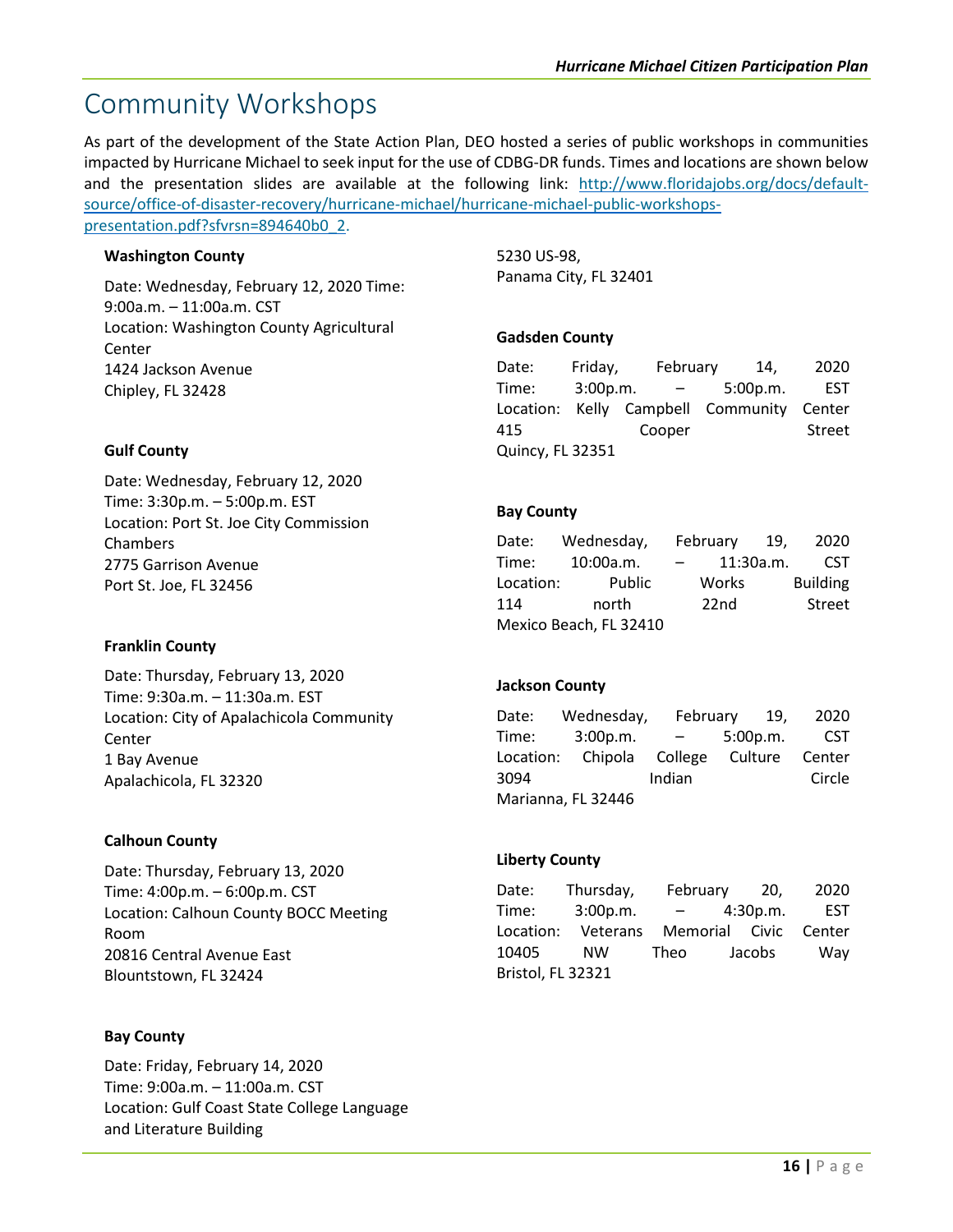In addition to the outreach above, DEO had many discussions with community members over the phone, sent out emails with summaries of the federal register and other information and participated in the following discussions:

- Housing Recovery Support Function Calls
- Community Place-based Recovery Support Team calls
- Community Planning and Capacity Building Recovery Support Function Calls
- Economic Recovery Support Function Calls

# <span id="page-17-0"></span>Public Webpage

OLTR will maintain a public webpage that provides information accounting for how all grant funds are used and managed/administered. OLTR will make the following items available o[n http://www.floridajobs.org/community](http://www.floridajobs.org/community-planning-and-development/assistance-for-governments-and-organizations/disaster-recovery-initiative/hurricane-michael)[planning-and-development/assistance-for-governments-and-organizations/disaster-recovery-](http://www.floridajobs.org/community-planning-and-development/assistance-for-governments-and-organizations/disaster-recovery-initiative/hurricane-michael)

[initiative/hurricane-michael:](http://www.floridajobs.org/community-planning-and-development/assistance-for-governments-and-organizations/disaster-recovery-initiative/hurricane-michael) (1) the Action Plan (including all amendments); each Quarterly Performance Report (QPR) as created using the DRGR system; (2) procurement, policies and procedures; (3) executed CDBG-DR contracts; and (4) status of services or goods currently being procured by OLTR (e.g., phase of the procurement, requirements for proposals, etc.). In addition to the specific items listed above, OLTR will post information regarding all disaster recovery activities assisted with these funds. This webpage will be updated at intervals of one month or sooner.

### <span id="page-17-1"></span>Performance Reporting

In accordance to HUD requirements, Florida will submit a Quarterly Performance Report (QPR) through the HUD Disaster Recovery Grant Reporting (DRGR) system no later than 30 days following the end of each calendar quarter. Three days before submission to HUD, Florida will post each QPR for public review and comment on [http://www.floridajobs.org/community-planning-and-development/assistance-for-governments-and](http://www.floridajobs.org/community-planning-and-development/assistance-for-governments-and-organizations/disaster-recovery-initiative/hurricane-michael)[organizations/disaster-recovery-](http://www.floridajobs.org/community-planning-and-development/assistance-for-governments-and-organizations/disaster-recovery-initiative/hurricane-michael) [initiative/hurricane-michael.](http://www.floridajobs.org/community-planning-and-development/assistance-for-governments-and-organizations/disaster-recovery-initiative/hurricane-michael) Program QPR's will be posted on a quarterly basis until all funds have been expended and all expenditures have been reported.

# <span id="page-17-2"></span>Technical Assistance

Upon request, limited technical assistance will be provided by Rebuild Florida program staff. Requests should be made in a timely manner and within the time parameters of the appropriate program design. DEO may contract with a Technical Assistance Provider(s) should sufficient demand for technical assistance warrant.

# <span id="page-17-3"></span>Citizen Complaints and Inquiries

All complaints and inquiries that are submitted to DEO will be addressed through OLTR's Constituent Management Services staff. Complaints are any verbal or written statement of grievance — including phone calls, emails, faxes, or letters — that are received by the state, its contractor, and/or other program sources. Inquiries are requests for information or assistance. All complaints and inquiries that are received will be reviewed by the Constituent Management Services staff for:

- Conducting investigations, as necessary;
- Finding a resolution; or
- Conducting follow-up actions.

Every complaint and inquiry will be included in a tracking system. Constituent Management Services staff will maintain electronic files that include: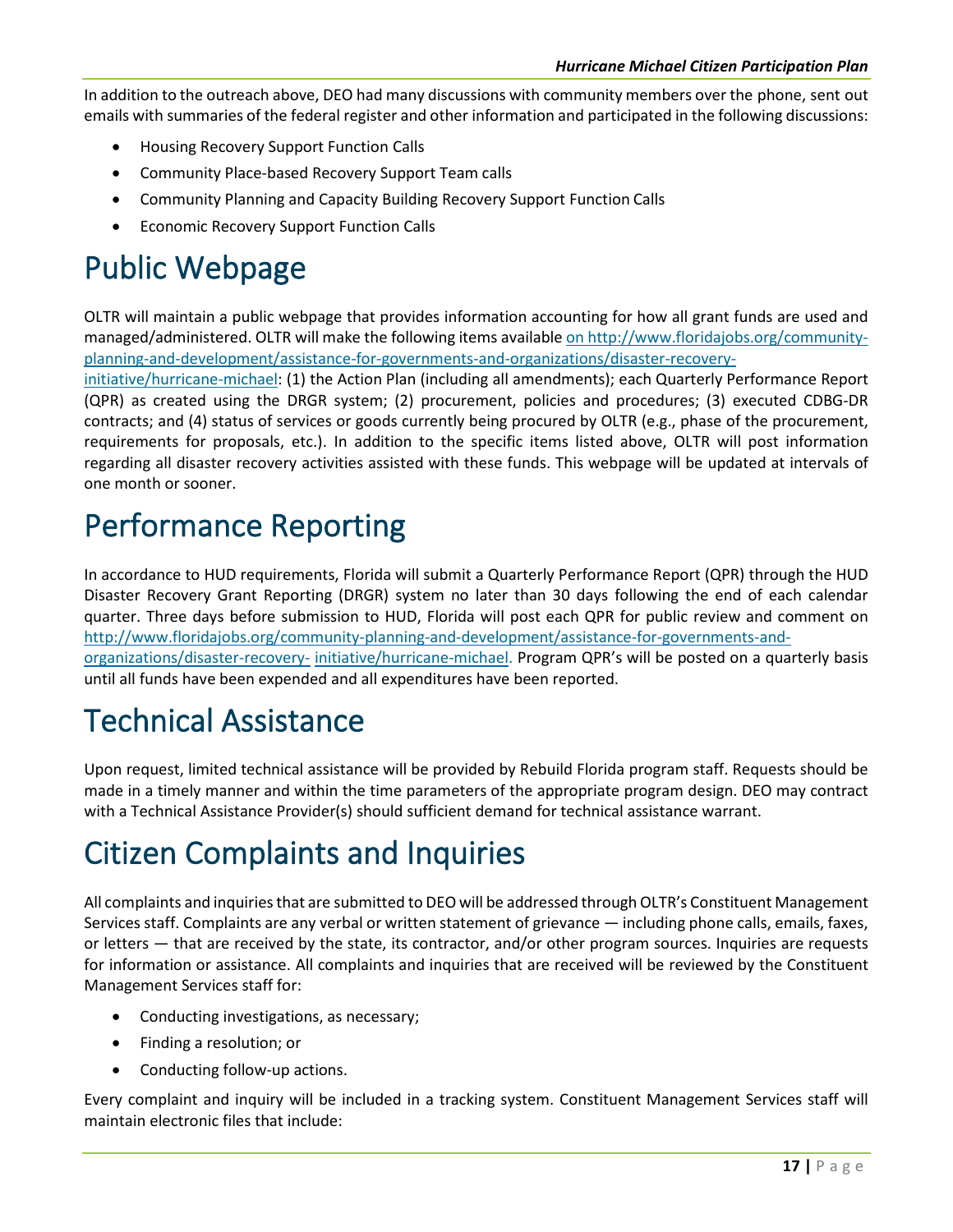- Name of the complainant and contact information
- Date the complaint was received,
- Description of the complaint,
- Name of each person contacted in relation to the complaint,
- A summary of the result and the date of the response to complainant
- Explanation of the resolution of the file.

The state will provide a written response to all complaints within 15 working days of receipt of the complaint. Following the initial response, the state will make every effort to provide a resolution to complaints within the 15-working day period. If a resolution cannot be reached within the 15-working day period, the complainant will receive a status update on the issue(s) and, if possible, a timeframe for when a resolution can be reached. Constituent Management Services Lead will monitor response times to ensure compliance and will adjust timeframes for additional responses as needed.

Complaints and inquiries can be submitted in any of the following ways:

- Directly to DEO:
	- o Via DEO's website by visiting the Rebuild Program website to complete an online complaint form at:<http://floridajobs.org/rebuildflorida/rebuild-florida-homeowner-complaint-form>
	- o Via U.S. mail to:

Attention: Constituent Services Management Florida Department of Economic Opportunity Division of Community Development 107 East Madison Street Caldwell Building, MSC400 Tallahassee, Florida 32399

- o Via email to[: cdbg-dr@deo.myflorida.com](mailto:cdbg-dr@deo.myflorida.com)
- o Contacting Constituent Management Services (CMS) staff directly. CMS e-mail addresses and phone numbers are listed on the Office of Long-Term Resiliency's main website [\(www.floridajobs.org/CDBG-DR\)](http://www.floridajobs.org/CDBG-DR).
- Directly to a program-level representative:
	- o Via calling the Rebuild Florida customer service center to receive assistance from a call center agent.
	- o In-person at a Rebuild Florida Center to receive assistance from a Rebuild Florida Specialist.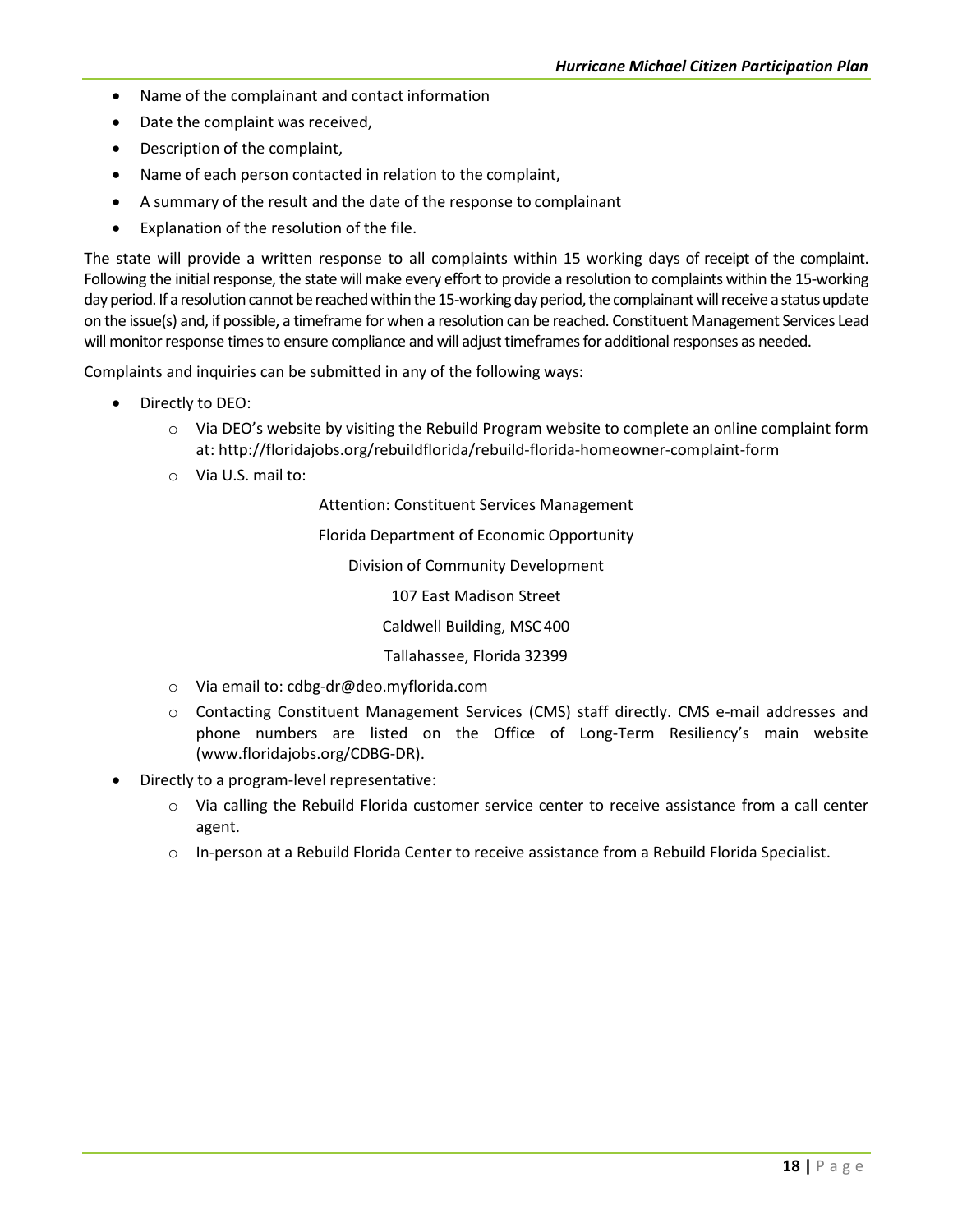# <span id="page-19-0"></span>Appeals

All applications, guidelines and websites will include details on the right to file a complaint or appeal, and the process for filing a complaint or beginning an appeal.

### <span id="page-19-1"></span>Housing Repair and Replacement Appeals (Program Reconsideration)

Throughout the process, decisions will be made on an application and/or project to be delivered. The decisions are made based on statutes, codes of federal regulation, local administrative code, state and local guidelines as they are interpreted by the Program. This policy guides the process for an applicant or contractor requesting program reconsideration of decisions made by the HRRP.

Applicants have a right to participate in the process, and where they believe that a mistake has been made regarding their file, the Program includes a reconsideration process to provide the applicant with a mechanism for requesting further review on a decision made on their file at the time the applicant is notified of their eligibility in their award letter. Program policies are not appealable.

#### Grounds to Request Reconsideration

Applicants who have applied for funding for disaster recovery may only request reconsideration of the disposition of a Program decision on one or more of the following:

- 1. The type of benefit the applicant is eligible to receive.
- 2. Duplication of Benefits estimates.
- 3. Scope of work
- 4. Completed Repair Estimates

A contractor may only request reconsideration for the issues related to draw payment or failure to meet benchmark construction deadlines.

#### Reconsideration Request of Local Program Decision

A party requesting reconsideration must file a written request for reconsideration with the HRRP to request a review not later than 30 days after the date the action to be reconsidered has occurred or when notice has been provided. The written request must include specific information relating to the challenge of the HRPP decision. HRRP will acknowledge receipt of the request. HRRP will respond in writing to the request no laterthan 30 working days after the date of receipt of the request. The response may take one of the following actions:

- 1. Acknowledgment of receipt of the request for reconsideration and notification that the review of the applicant file may take longer than 30 working days;
- 2. Request for additional supporting documentation or information from the applicant;
- Status of the reconsideration and estimated timeframe for decision; or
- 4. Final determination of the issue:
	- A. Concur with the request and make the appropriate adjustments to the staff member's decision; or
	- B. Disagree with the request and provide the basis for rejecting the request for reconsideration to the party.

Should an applicant disagree with the result of a request for reconsideration, the applicant will be provided with a notice of administrative right to appeal and instructions for the appeal process.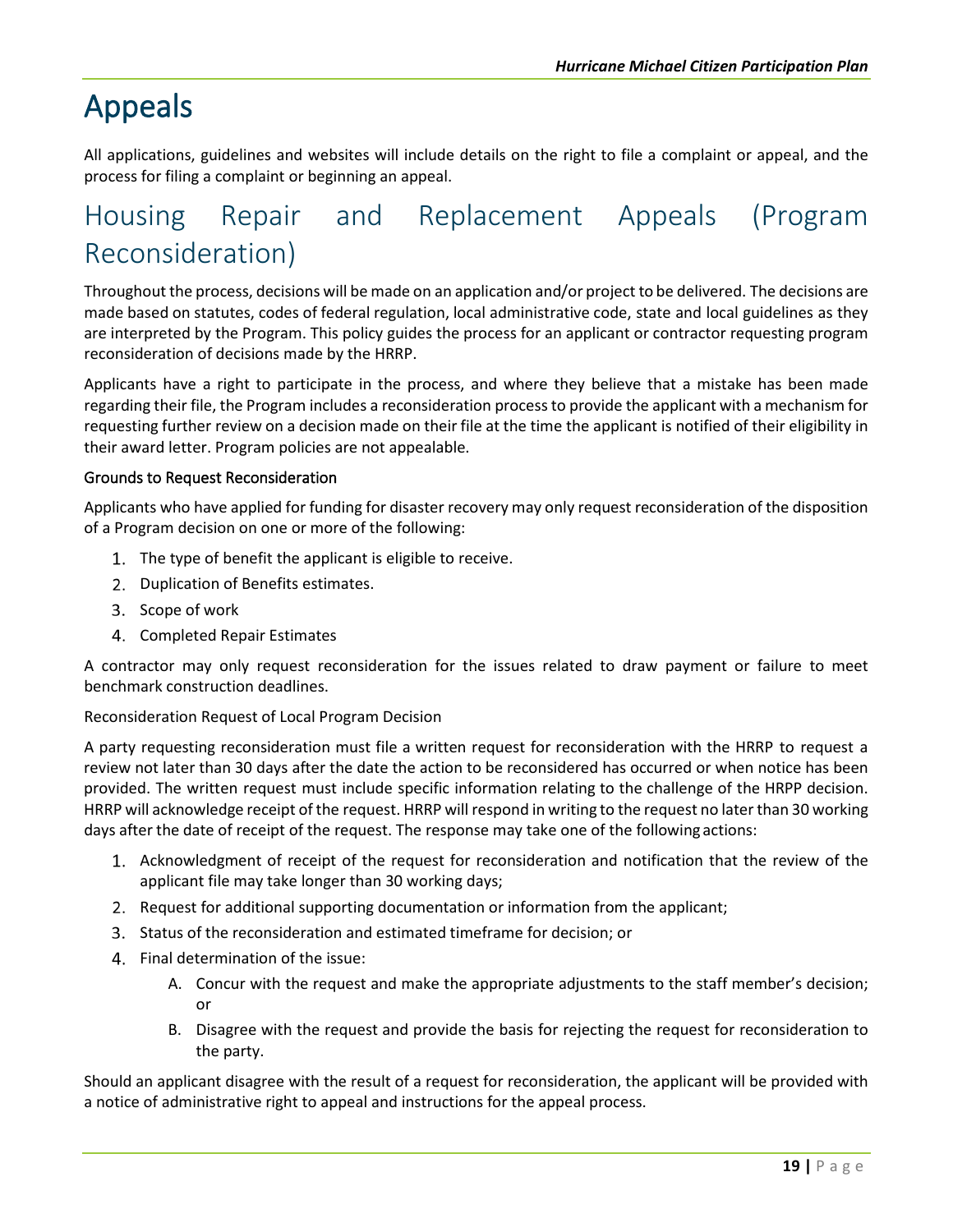In order to request a reconsideration, please submit a written notice to [CDBG-](mailto:CDBG-DR.Reconsiderations@deo.myflorida.com)[DR.Reconsiderations@deo.myflorida.com](mailto:CDBG-DR.Reconsiderations@deo.myflorida.com) or submit by postal mail to the following address:

Attention: Office of Long-Term Resiliency, Reconsiderations

Florida Department of Economic Opportunity

Division of Community Development

107 East Madison Street,

Caldwell Building, MSC 400

Tallahassee, Florida 32399

### <span id="page-20-0"></span>Appeals Process

There are two cases in which an Informal Appeal can be filed by the applicant: (1) following a determination of ineligibility, or (2) after exhausting the Reconsiderations process.

- 1. In the case that an applicant is deemed ineligible, the applicant will be notified of their status in an Eligibility Determination Letter from the DEO Appeals team. Should the applicant disagree with the determination, they may file an Informal Appeal resulting in a process to further review the HRRP decision.
- 2. An Informal Appeal may also be filed in the case that an eligible applicant has submitted a request for reconsideration and disagrees with the results. The applicant will be provided with a notice of their right to appeal, and instructions for the process of filing an Informal Appeal.

A party requesting a DEO informal appeal must file a written request for informal appeal not later than 30 days after the date of the decision of reconsideration request or when notice has been provided.

The written request for an informal appeal can be sent via email, fax or mail:

[CDBG-DRAppeals@deo.myflorida.com](mailto:CDBG-DRAppeals@deo.myflorida.com)

Attention: Office of Long-Term Resiliency, Appeals Team

Florida Department of Economic Opportunity

Division of Community Development

107 East Madison Street

Caldwell Building, MSC 400

Tallahassee, Florida 32399

The Hearing Officer will date stamp the written request for an informal appeal upon receipt.

- The Hearing Officer will prepare and mail a Notice of Hearing to the applicant using delivery confirmation within 15 days of receiving the request for an informal appeal.
	- A. The Notice of Hearing will include the date and time of the hearing as well as the issue to be addressed during the hearing.
		- i. The hearing will be scheduled no fewer than 10 business days in advance of occurrence.
	- B. The applicant will have the option to forward additional documentation to the Hearing Officer prior to the hearing, if applicable.
		- i. Any additional documentation received by the Hearing Officer will be date stamped and must be received at least 24 hours prior to the hearing.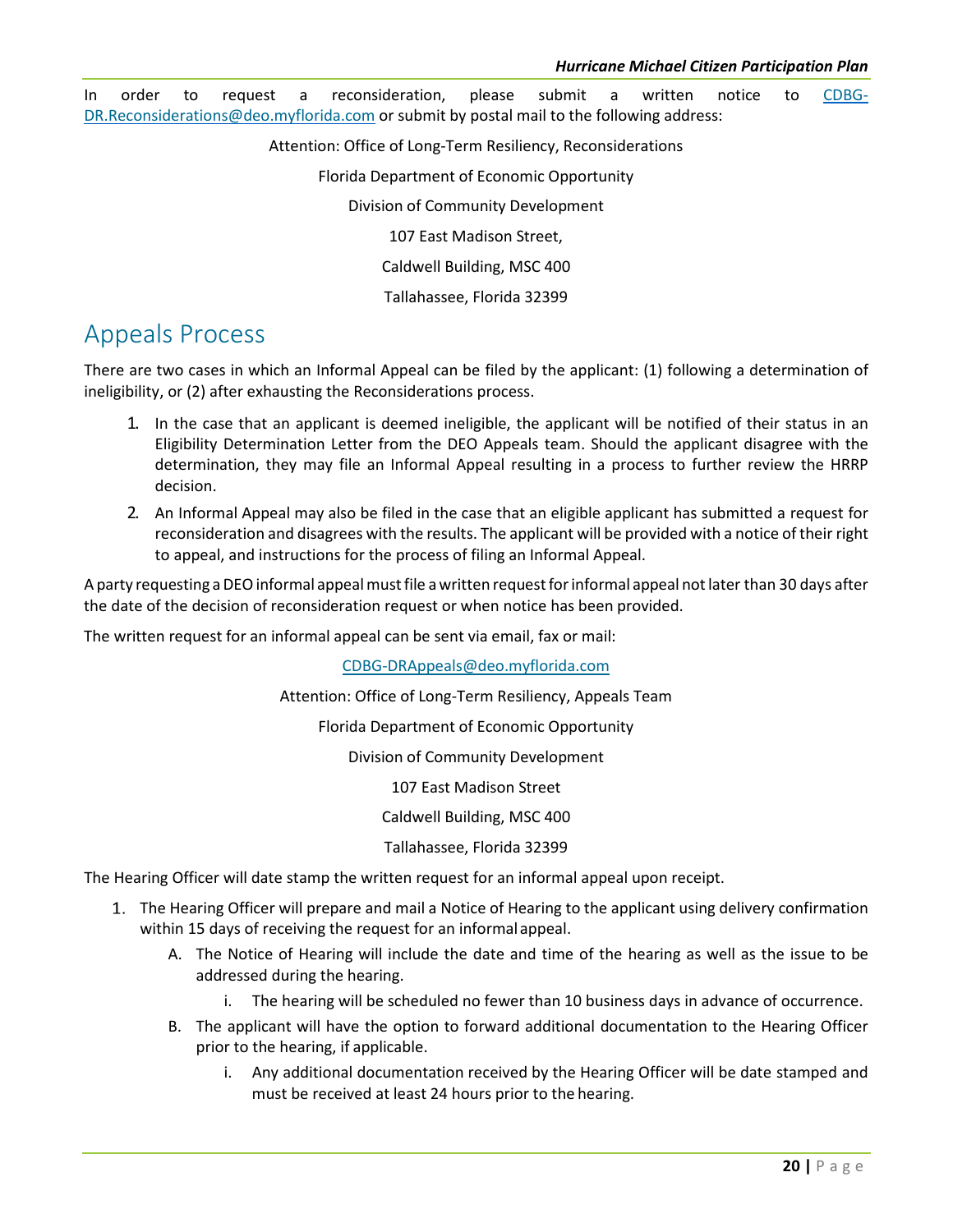- The hearing will be held telephonically on the date and time listed on the Notice of Hearing. The hearings will be recorded using the digital recording system (TBD) or a handheld recording device.
	- A. The hearing officer will dial the number for the applicant listed on the Notice to Appeal.
		- i. At least two attempts should be made to contact the applicant.
	- B. The hearing officer will validate the delivery confirmation as to when the applicant received the Notice of Hearing on the record.
- 3. During the hearing, the Hearing Officer will establish the record addressing any issues of ineligibility, review all additional documents with the applicant and allow for testimony of the applicant.
- Following the conclusion of the hearing, a final written decision will be issued by the Hearing Officer based on the merits of the case, testimony of the applicant, additional documentation and program policy and procedure.
	- A. The final decision will be mailed using delivery confirmation to the applicant within 30 days following the hearing.
- The Hearing Officer will update the applicant's record and eligibility status in SERAto approve or reject the applicant from moving forward in theprocess.

If the applicant is dissatisfied with the final decision of the Hearing Officer, the applicant has the ability to appeal with the Florida Division of Administrative Hearings(DOAH).

#### **Formal Appeal/Notice of Administrative Appeals Rights**

Any person whose substantial interests are affected by DEO's determination has the opportunity for an administrative hearing pursuant to section 120.569, Florida Statutes. For the required contents of a petition challenging agency action, refer to rules 28-106.104(2), 28-106.20(2), and 28-106.301, Florida Administrative Code.

Depending on whether or not material facts are disputed in the petition, a hearing will be conducted pursuant to either sections 120.569 and 120.57(1), Florida Statutes, or sections

120.569 and 120.57(2), Florida Statutes. Pursuant to section 120.573, Florida Statutes, and Chapter 28-106, Part IV, Florida Administrative Code, mediation is available to settle administrative disputes. Any petition must be filed with the Agency Clerk within 30 calendar days of receipt of DEO's determination.

If an applicant files a request for reconsideration or informal appeal, the requirement to timely file a petition challenging agency action will be tolled until a decision under either method is rendered by the Department. At that time a new appeal window will begin. No applicant will lose their rights under Chapter 120, Florida Statutes, by filing a request for reconsideration or request for informal appeal.

Any petition must be filed with the Agency Clerk within 30 calendar days of receipt of this determination. A petition is filed when it is received by:

Agency Clerk Department of Economic Opportunity

Office of the General Counsel

107 East Madison Street, MSC 110

Tallahassee, Florida 32399-4128

Fax: (850) 921-3230

Email[: Agency.Clerk@deo.myflorida.com](mailto:Agency.Clerk@deo.myflorida.com)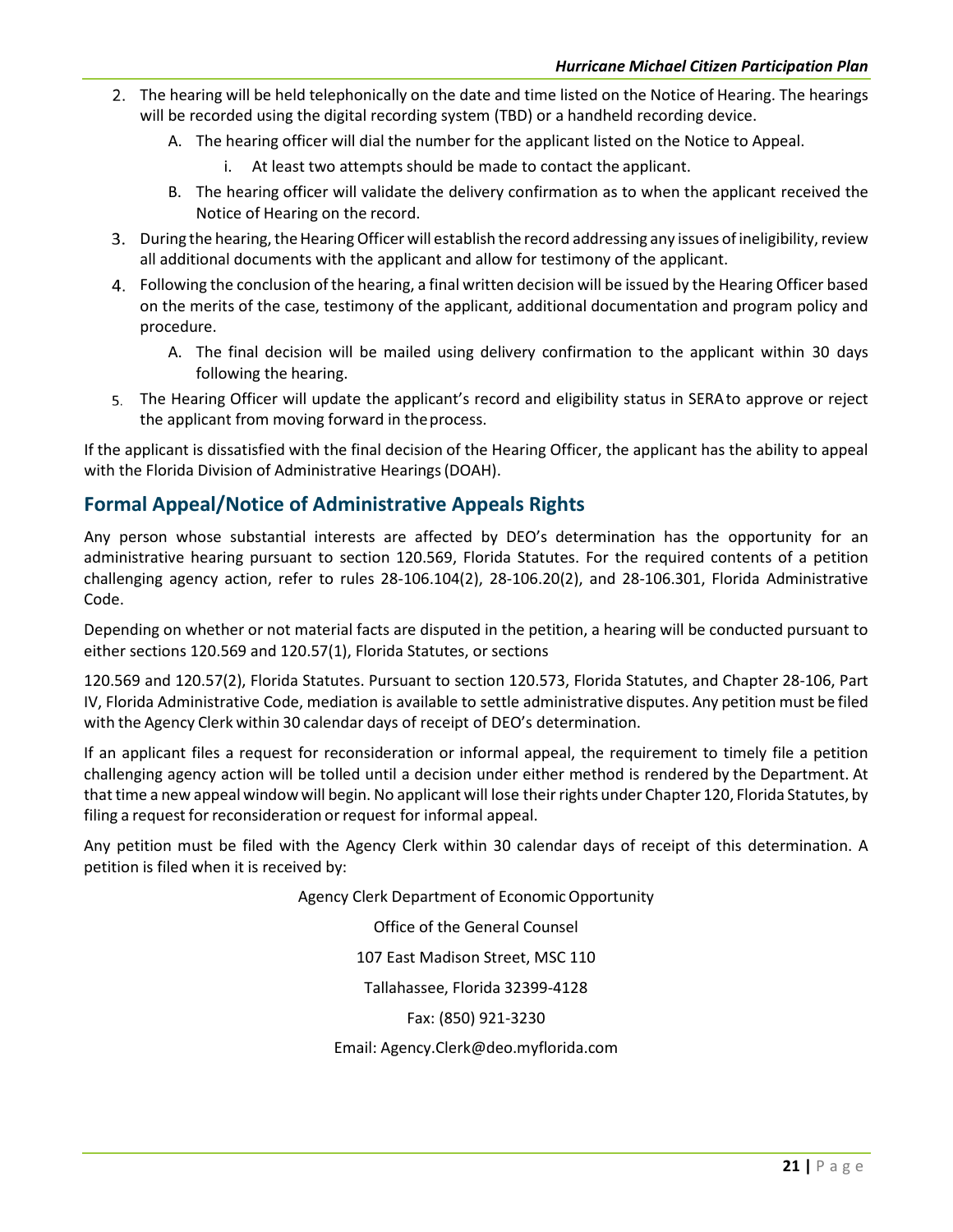### <span id="page-22-0"></span>DEO URA Appeals

Applicants may appeal any case in which he or she believes that DEO has failed to properly consider his or her application for assistance. This includes, but is not limited to, the applicant's eligibility for, or the amount of, a payment required for relocation assistance. The applicant must appeal within 60 days of receiving a written determination from the program outlining the program's decision related to his or her eligibility for benefits or amount of benefits

Households have the right to appeal the following agency determinations:

- Eligibility for URA assistance, including the requirement to relocate
- Amount of relocation or other related expense payments
- Timeframe to exercise rights and entitlements of URA, including relocation timeframes

Households are encouraged to include any statement of fact or other material which they feel has a bearing on the appeal. Agency representatives may assist households in their appeal submission.

Appeals must be submitted within thirty (30) of the date the person receives notification of DEO's decision regarding his or her claim and must be directed to DEO in writing to the following postal address:

> ATTN: URA APPEALS Florida Department of Economic Opportunity Division of Community Development 107 East Madison Street The Caldwell Building, MSC 400 Tallahassee, Florida 32399

Office of Long-Term Resiliency's Uniform Relocation Assistance Guide and Residential Anti-Displacement and Relocation Assistance plan can be found [here.](https://floridajobs.org/docs/default-source/office-of-disaster-recovery/office-of-disaster-recovery-main-page/master-v1-0-oltr-ura-rarap-(9-14-2021).pdf?sfvrsn=793b51b0_2)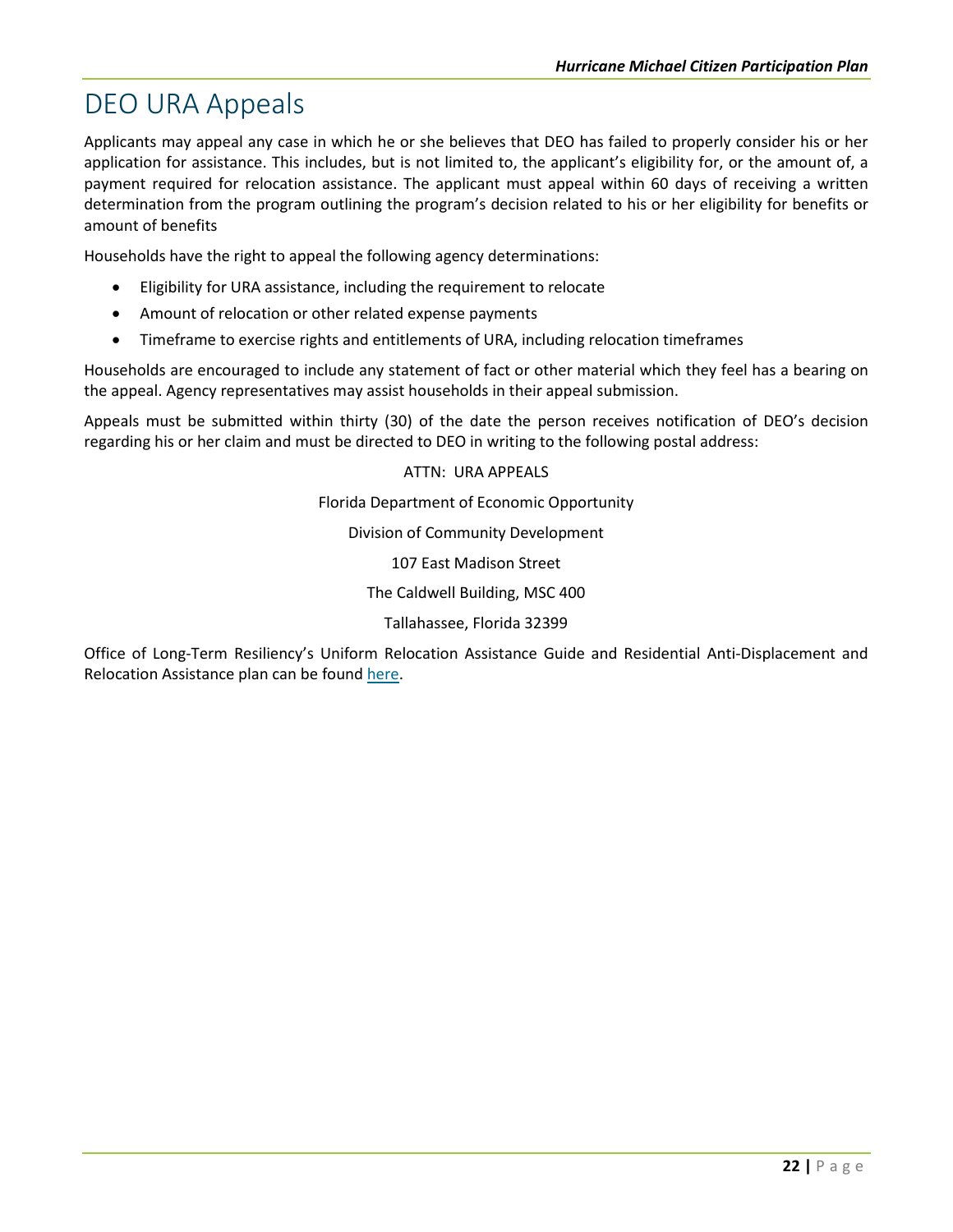# <span id="page-23-0"></span>Fair Housing



**Title VIII of the Civil Rights Act of 1968, as amended, makes discrimination based on race, color, religion, sex, handicap, familial status, or national origin illegal in connection with the sale or rental of most housing and any vacant land offered for residential construction or use.**

OLTR is committed to affirmatively furthering fair housing through the established affirmative marketing policies summarized below. The goal is to ensure that eligible persons from all racial, ethnic, national origin, religious, familial status, the disabled, "special needs," gender groups, and populations least likely to apply for assistance are given the opportunity to rehabilitate their rental property that sustained damages due to Hurricane Irma and/or its after effects.

- In accordance to the affirmative marketing policies and procedures, program participants will be informed about available opportunities and supporting requirements via counselors, printed and electronic materials, publications, direct contact, workshops/seminars, and through the placement of flyers and posters in public facilities.
- The Rebuild Florida Housing Repair and Replacement Program (HRRP) will conduct marketing through widely available media outlets. Efforts will be taken to affirmatively market the Rebuild Florida program as follows:
	- A. Advertise with media outlets, which provides unique access for persons who are considered members of a protected class under the Fair Housing Act.
	- B. Reach out to public or non-profit organizations under the Fair Housing Act.
	- C. Conduct other form of outreach tailored to reaching the eligible population, including door to door outreach if necessary.
- 3. Applications and forms will be offered in English and Spanish. In addition, every effort will be made to assist Limited English Proficiency (LEP) potential applicants in the application process.
- Measures will be taken to make the program accessible to persons who are considered members of a protected class under the Fair Housing Act by holding informational meetings in buildings that are compliant with the Americans with Disabilities Act (ADA), providing sign language assistance when requested (with a three-day notice), and providing special assistance for those who are visually impaired when requested (also with a three-day notice).
- All marketing measures used, including copies of all advertisements and announcements, will be documented and retained and made available to the public upon request.
- HRRP will use the Fair Housing logo in program advertising, post Fair Housing posters and related information, and, in general, inform the public of its rights under Fair Housing regulations.

### <span id="page-23-1"></span>Suggested Activities for Landlords, Managers, Agents, and the General Public

OLTR is committed to affirmatively furthering fair housing through the following suggested information-based activities for landlords, managers, agents, and the general public:

- 1. Information Outreach: Requesting landlords to post or provide Fair Housing Notices.
- 2. Information for the General Public: Topics include overview of the Fair Housing laws, (classes, illegal acts, and penalties) rights and responsibilities in buying and selling homes, tenant selection criteria, family issues (e.g., occupancy standards, safety), and renting to the disabled, etc. See 24 CFR.50, 100.65, 100.80.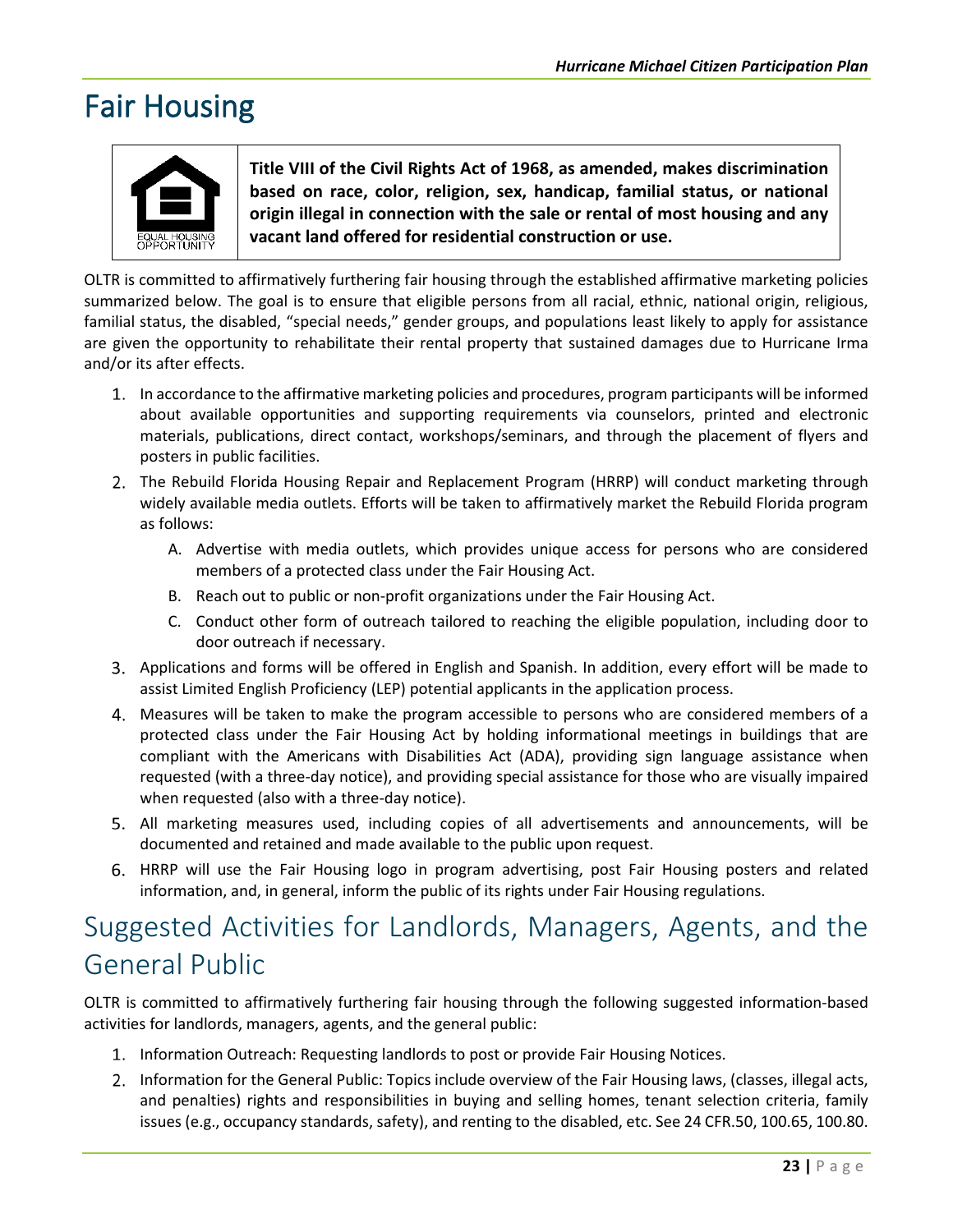Information for Rental Managers, Agents, and Landlords: Topics include overview of the Fair Housing laws, (classes, illegal acts, and penalties) tenant selection criteria, family issues (e.g., occupancy standards, safety), renting to the disabled, record keeping, advertising, and evictions.

### <span id="page-24-0"></span>Fair Housing Complaints

Persons alleging a violation of fair housing laws will be referred to DEO's local contact and process to file a complaint. DEO will retain a log and record all fair housing inquiries, allegations, complaints and referrals. In addition, DEO will report suspected non-compliance to HUD. The contact for Fair Housing Complaints is:

[FairHousing@deo.my f](mailto:FairHousing@deo.my)lorida.com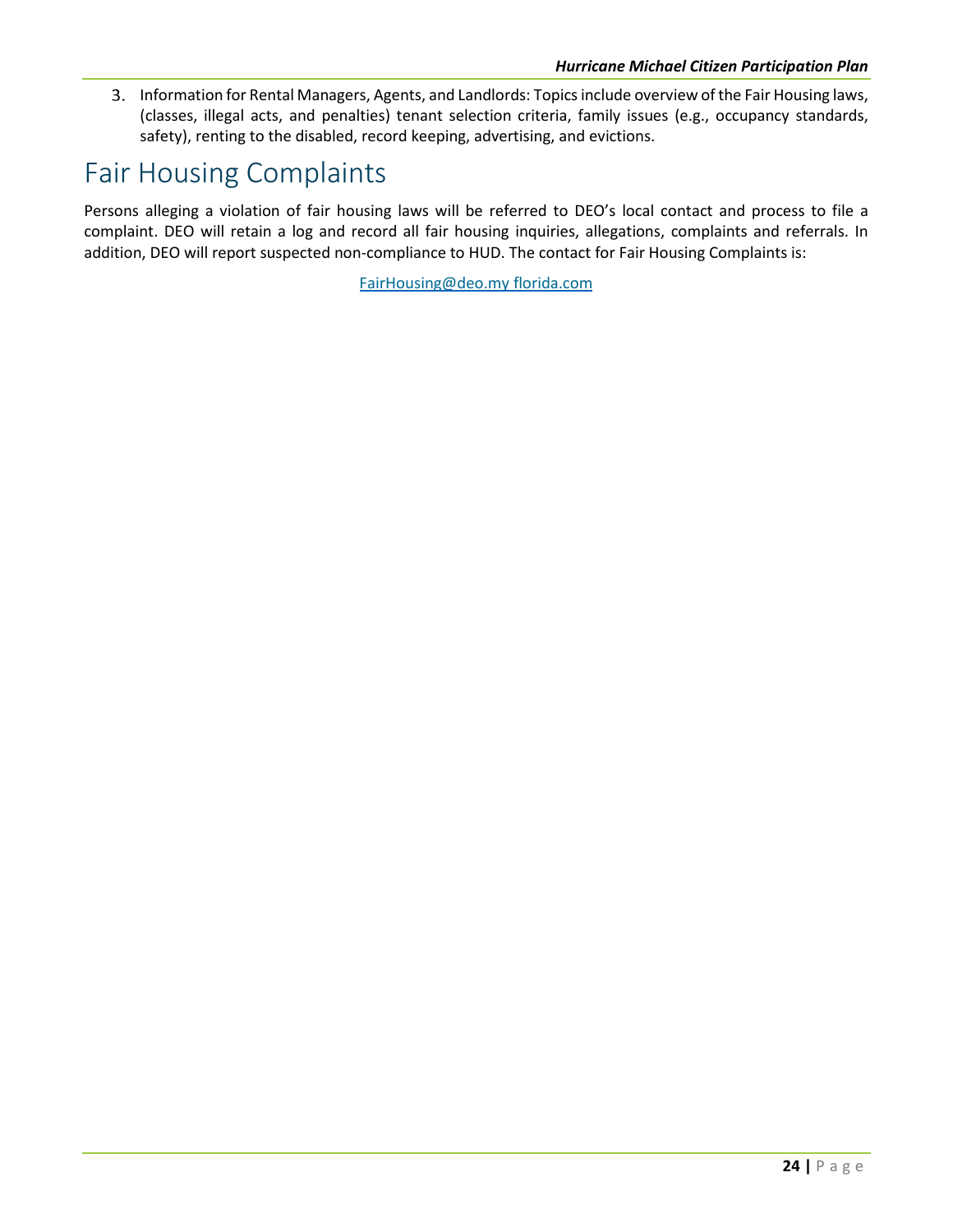# <span id="page-25-0"></span>Anti-Fraud, Waste, and Abuse

Rebuild Florida constituents, employees and contractors may report suspected fraud, waste, or abuse by contacting Constituent Management Services staff, submitting information via the Report Fraud, Waste or Abuse online form [\(http://floridajobs.org/rebuildflorida/report;](http://floridajobs.org/rebuildflorida/report) (all contact information fields are optional to allow for anonymity) or by sending an e-mail to .

All suspected cases of fraud will be taken seriously, and complaints will be reported to OLTR's Compliance and Reporting Manager and DEO's Office of the Inspector General at [OIG@deo.myflorida.com.](https://sharepoint.deo.myflorida.com/sites/RebuildFlorida/Shared%20Documents/Finance%20&%20Administration/Policy/Hurricane%20Michael/Michael%20Citizen%20Participation%20Plan/OIG@deo.myflorida.com) If DEO's OIG determines that it is appropriate, it will coordinate its investigation with agencies such as the Florida Office of the Inspector General, the Florida Office of the Attorney General, or the Florida Department of Business and Professional Regulation.

All substantiated cases of fraud, waste, or abuse of government funds will be forwarded to the United States Department of Housing and Urban Development (HUD), Office of Inspector General (OIG) Fraud Hotline (phone: 1-800-347-3735 or email: [hotline@hudoig.gov\)](mailto:hotline@hudoig.gov) and DEO's HUD Community Planning and Development (CPD) Representative. OLTR must provide a timely response within 15 working days of the receipt of a complaint, as stated in 84 FR 169.

**Office of Long-Term Resiliency's comprehensive Anti-Fraud Waste and Abuse Policy can be found [here.](http://www.floridajobs.org/docs/default-source/office-of-disaster-recovery/office-of-disaster-recovery-main-page/afwa-policy_updated-3-30-21.pdf?sfvrsn=20e441b0_8)**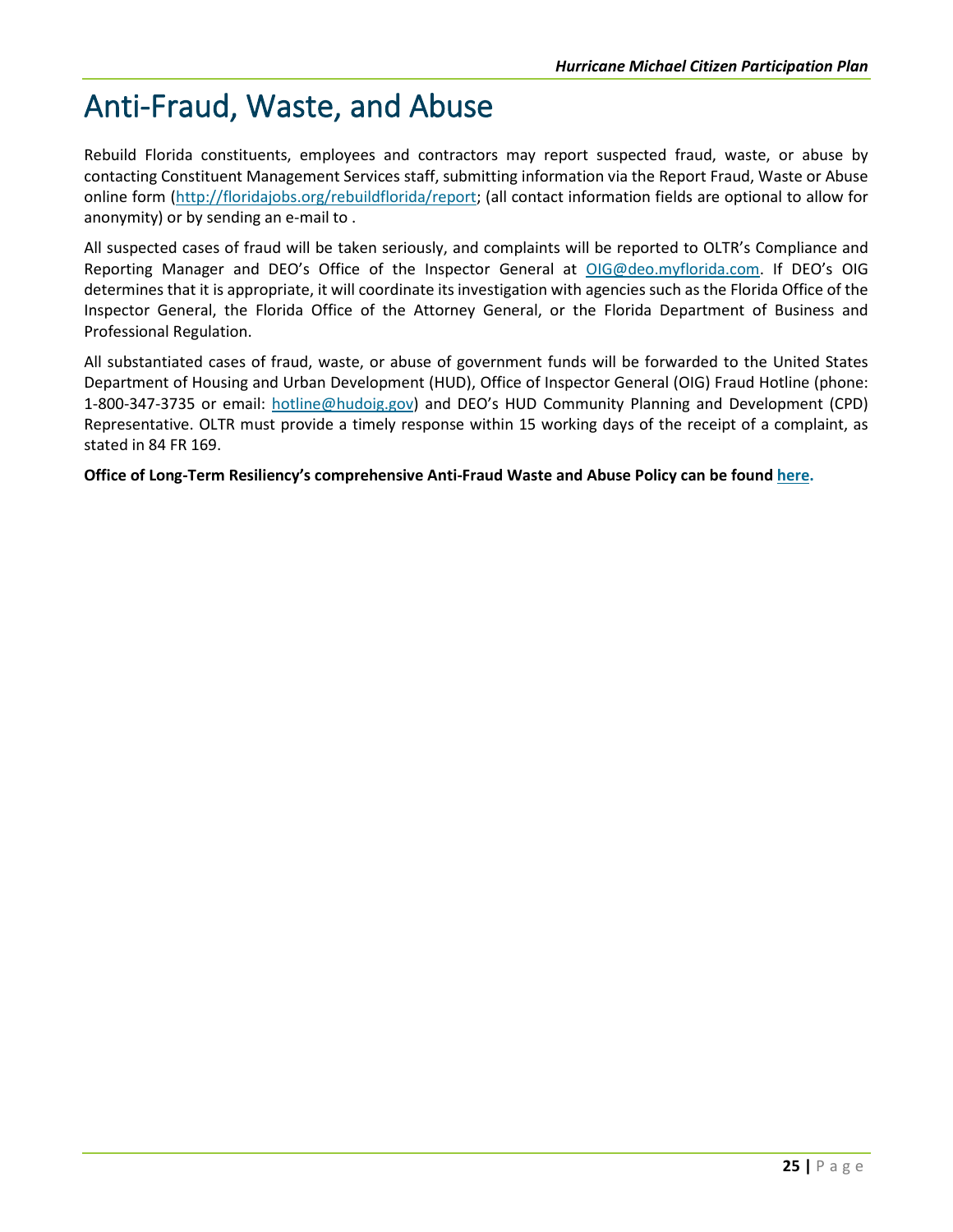# <span id="page-26-0"></span>Public Record Requests

Pursuant to Article 1, Section 24, Florida Constitution and Chapter 119, Florida Statutes, the Department of Economic Opportunity is subject to the Florida Public Records Law. Accordingly, unless an exemption exists, all records produced or received pursuant to law or in connection with the official business of the Department can be requested and provided for inspection. All Public Records requests will be processed in accordance with DEO Administrative Policy 1.06, Processing Public Records Requests.

A Public Records Request may be verbal or take any form (e.g., email, written correspondence, in-person). The Public Records Act does not require that requests be in writing, comply with a certain form or have any specific content. A public records request may come from a member of the media, the general public, an employee, or any other individual. DEO cannot mandate receipt of the name of the requestor or purpose of the request in order to fulfill the Public Records Request.

A Public Record is defined as all documents, papers, letters, maps, books, tapes, photographs, films, sound recordings, data processing software, or other material, regardless of the physical form, characteristics, or means of transmission, made or received pursuant to law or ordinance, or in connection with the transaction of official business by any agency.

Public records include all things made or received in connection with DEO business. All such materials, electronic and on paper, regardless of whether they are in draft or final form, are open to public inspection unless exempt or confidential.

A revision to Chapter 119 went into effect on July 1, 2020 per Senate Bill 966 from the 2020 Florida State Legislature regular session that directly effects the Department of Economic Opportunity and its disaster recovery programs.

As a general matter, all Program related information is subject to Florida's public records laws, which may be viewed by anyone upon request. There are limited exemptions to Florida's public record laws. The following list of exemptions are applicable to the Rebuild Florida Program:

- Social security numbers; and/or
- Bank account numbers; and/or
- Documentation related to ongoing litigation and legal negotiations; and/or
- Limited proprietary information; and/or
- Certain persons in qualifying categories, E.G. active or former sworn or civilian law enforcement personnel; current or former firefighters certified in compliance with s.633.408; current or former justices of the Supreme Court, district court of appeal judges, circuit court judges, and county court judges; current or former state attorneys, assistant state attorneys, statewide prosecutors, or assistant statewide prosecutors.

Senate Bill 966 retained the above exemptions, and expanded exemptions to include the following "Other Personal Information" relative to information held by the Department of Economic Opportunity, et al:

- Medical history records and information related to health; and/or
- Information related to property insurance; and/or
- Property photographs; and/or

The above items, personal identifying information (information that can be used to distinguish or trace an individual's identity, either alone or when combined with other personal or identifying information that is linked or linkable to a specific individual), are considered confidential and exempt from s. 119.07(1), Florida Statutes, and s. 24(a), Article I of the State Constitution per Senate Bill 966.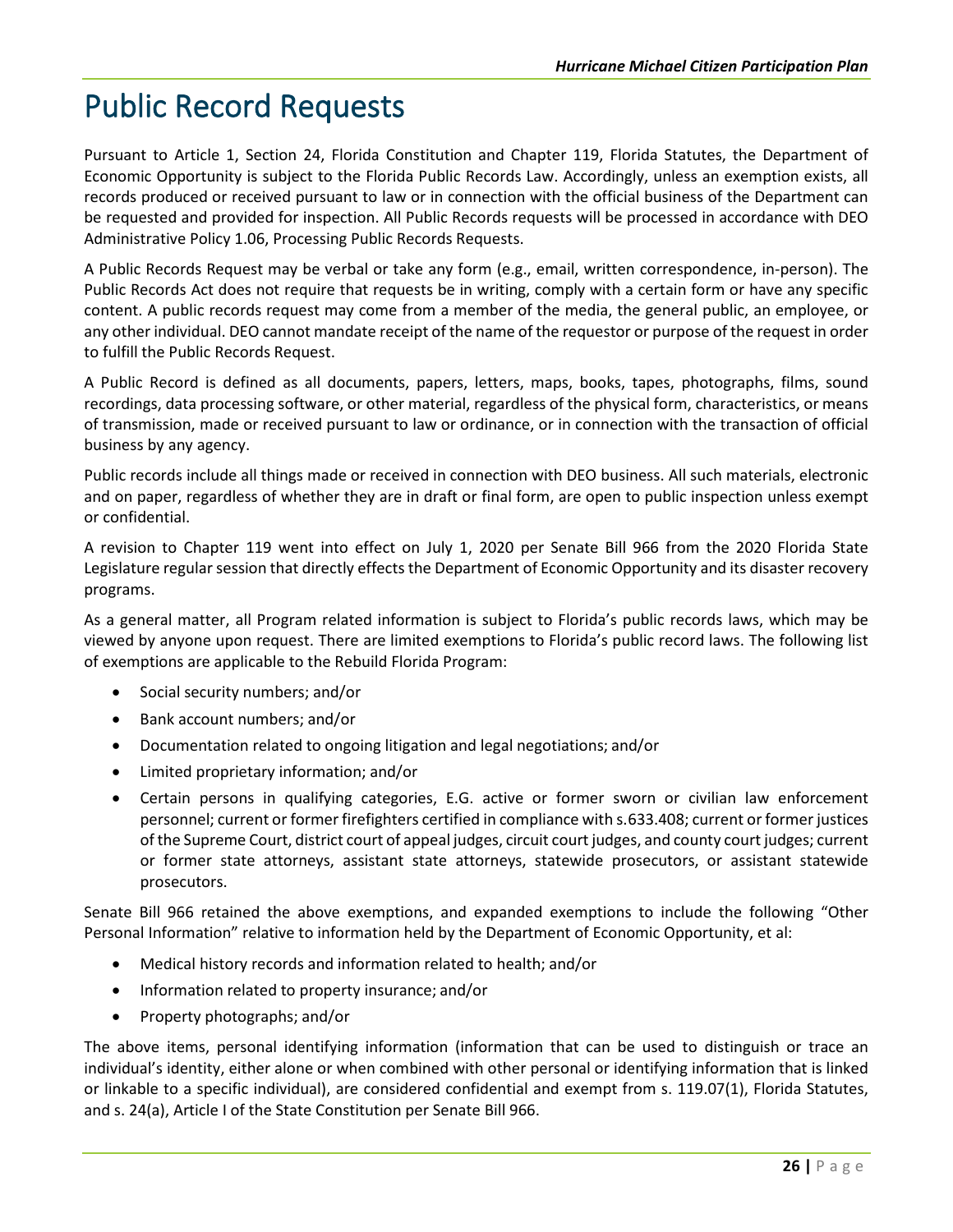To read Senate Bill 966 in its entirety, go to:<https://www.flsenate.gov/Session/Bill/2020/966/BillText/er/PDF>

As an agent of DEO and all subcontractors and employees are subject to Florida Public Record laws. All project documents and communications, even in draft form, are considered public records including, but not limited to, policies, training material, letters, emails, memos and texts. Any document or communication related to the project, that are not exempt, is a public record.

The Public Record Coordinator is the person appointed by DEO charged with the responsibility of maintaining the Office of Public Records, including processing and tracking public record requests. The Public Records Coordinator is responsible for overseeing DEO's compliance with public record/open government requirements and maintains a complete record of all DEO public record requests and corresponding disclosures. The Public Records Coordinator also serves as the primary liaison between DEO and the Office of Open Government in the Executive Office of the Governor.

The Office of Long-Term Resiliency's Constituent Services Management Lead will act as a Public Record Division Liaison and is the primary contact for all public record requests regarding the Office of Long-Term Resiliency/Rebuild Florida Program. The Office of Long-Term Resiliency's Public Record Division Liaison will coordinate with the respective managers of each program to determine (1) what is and what is not a responsive record; and (2) where to find all responsive records.

### <span id="page-27-0"></span>Public Records Request Procedure

### <span id="page-27-1"></span>Intake and Processing

- When an employee receives a Public Records Request:
	- A. All employees who receive a Public Records Request will immediately forward the request to the Public Records Coordinator (PRRequest@deo.myflorida.com) for acknowledgement and tracking.
	- B. Employees should then immediately notify their supervisor and Division Liaison regarding the request.
	- C. Any Employee receiving a Public Records Request will immediately coordinate with a supervisor and the Division's Public Records Liaison regarding questions pertaining to the request such as: (i) what is and what is not a responsive record; and (ii) where to find all responsive records.
	- D. Employees will diligently and expediently work with their Division Liaison to gather all responsive records to provide to the Public Records Coordinator, however collaboration with the Public Records Coordinator is expected throughout the process.
	- E. The Public Records Coordinator will remain, at all times, the point of contact between the requestor and DEO.
- When a Division Liaison receives a Public Records Request:
	- A. Division Liaisons will immediately forward the request to the Public Records Coordinator (PRRequest@deo.myflorida.com) for acknowledgement and tracking.
	- B. Division Liaisons will then work with staff in their Division to expeditiously gather all responsive records to provide to the Public Records Coordinator.
	- C. The Public Records Coordinator will remain, at all times, the point of contact between the requestor and DEO.
- When the Public Records Coordinator receives a Public Records Request:
	- A. The Public Records Coordinator will communicate with the requestor to acknowledge receipt of the public record request by email, letter, or facsimile, as appropriate.
	- B. The Public Records Coordinator will then work with Division Liaisons to gather all responsive records to complete the request.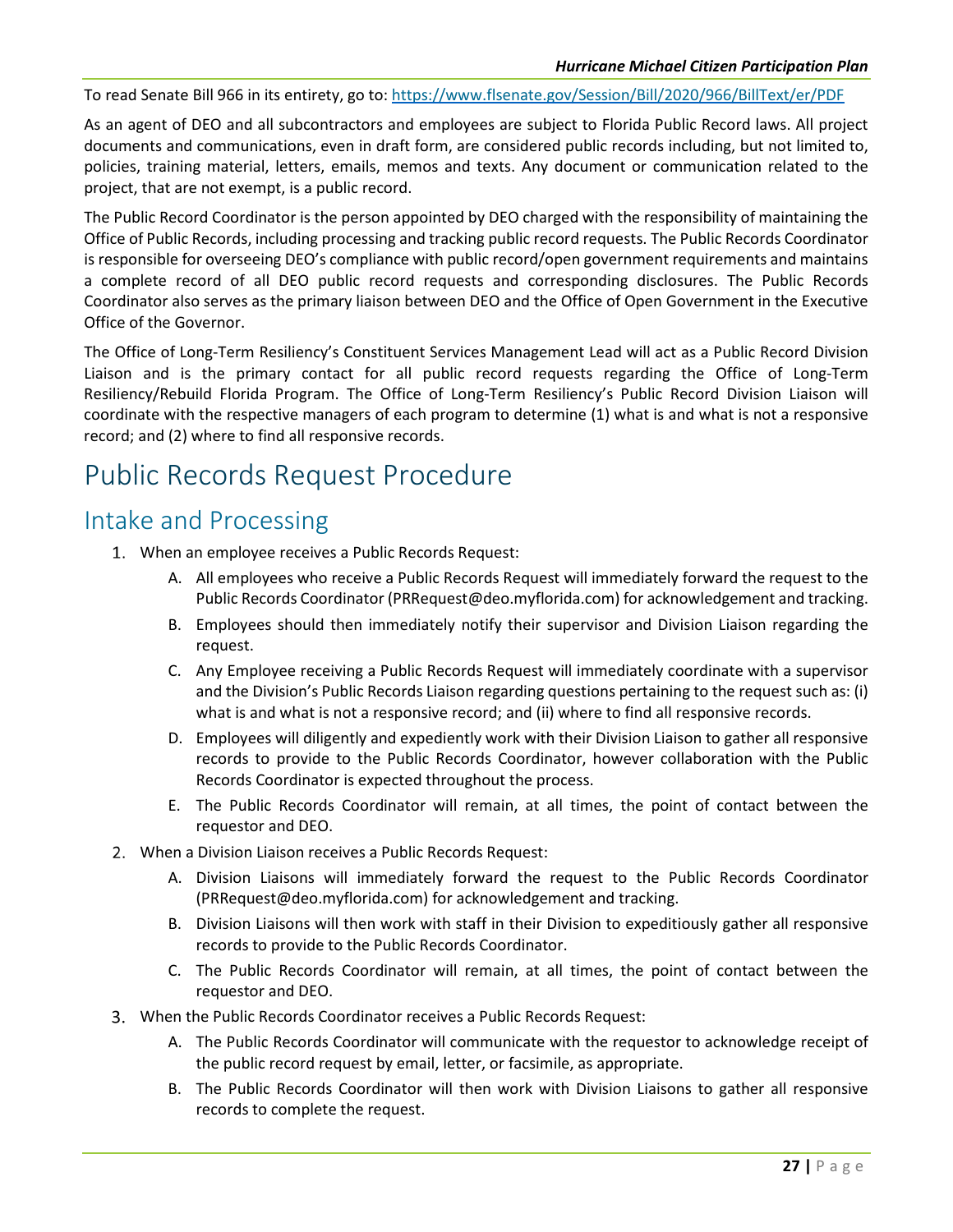- C. If the request is from a member of the media, the Public Records Coordinator will immediately forward the request to the Office of Communications and External Affairs (media@deo.myflorida.com). The Office of Communications and External Affairs will acknowledge all media Public Records Requests. The Public Records Coordinator will be informed of all responses to media that include public records.
- 4. Estimates
	- A. The Public Records Coordinator will communicate in writing with the requestor to provide the actual cost and an estimate of the special service charge, if applicable.
	- B. Payment of the estimated costs is required prior to processing the records for production.
- 5. Review and Redaction
	- A. Once the requested materials have been gathered by the Division, the Division will redact confidential and exempt information before releasing the records to the Public Records Coordinator for transmittal.
	- B. The Division will specify and provide all citations for any redactions.
	- C. The Liaison and/or Division employee will consult with OGC as necessary regarding redactions.
	- D. Each Division is responsible for redacting records with redaction tape or electronically and, if necessary, must be prepared to assume the cost of paper copies used in the redaction process. Do not redact with a marker.

### <span id="page-28-0"></span>Production of Records to Requestor

- 1. Responses to Public Records Requests will be made within a reasonable time taking into account the extent and nature of the request.
- Copies of the request, acknowledgment, response, invoice, records produced, or a record of what was produced, any related correspondences, and payments will be maintained by the Public Records Coordinator.
- When the requestor requests in-person inspection of the records, and all necessary fees have been paid, the Public Records Coordinator and the Division Liaison, if necessary, must supervise the inspection of records to ensure confidential information is protected.

### <span id="page-28-1"></span>Public Record Requests for Email Correspondences

- The Public Records Coordinator will review the request and consult with the requestor and Liaison as necessary, to determine possible search terms and time frames to obtain the information requested.
- The Public Records Coordinator will provide the request for emails to IT with search terms and time frames.
- Once emails have been retrieved by IT, an estimate will be transmitted by the Public Records Coordinator, if applicable, including the cost of retrieval and review of the emails for exempt or confidential information.

Upon retrieval and payment of necessary costs by requestor, the Public Records Coordinator will provide the emails to the Division Liaison for review and redaction (if required), and then provide all responsive documents to the requestor.